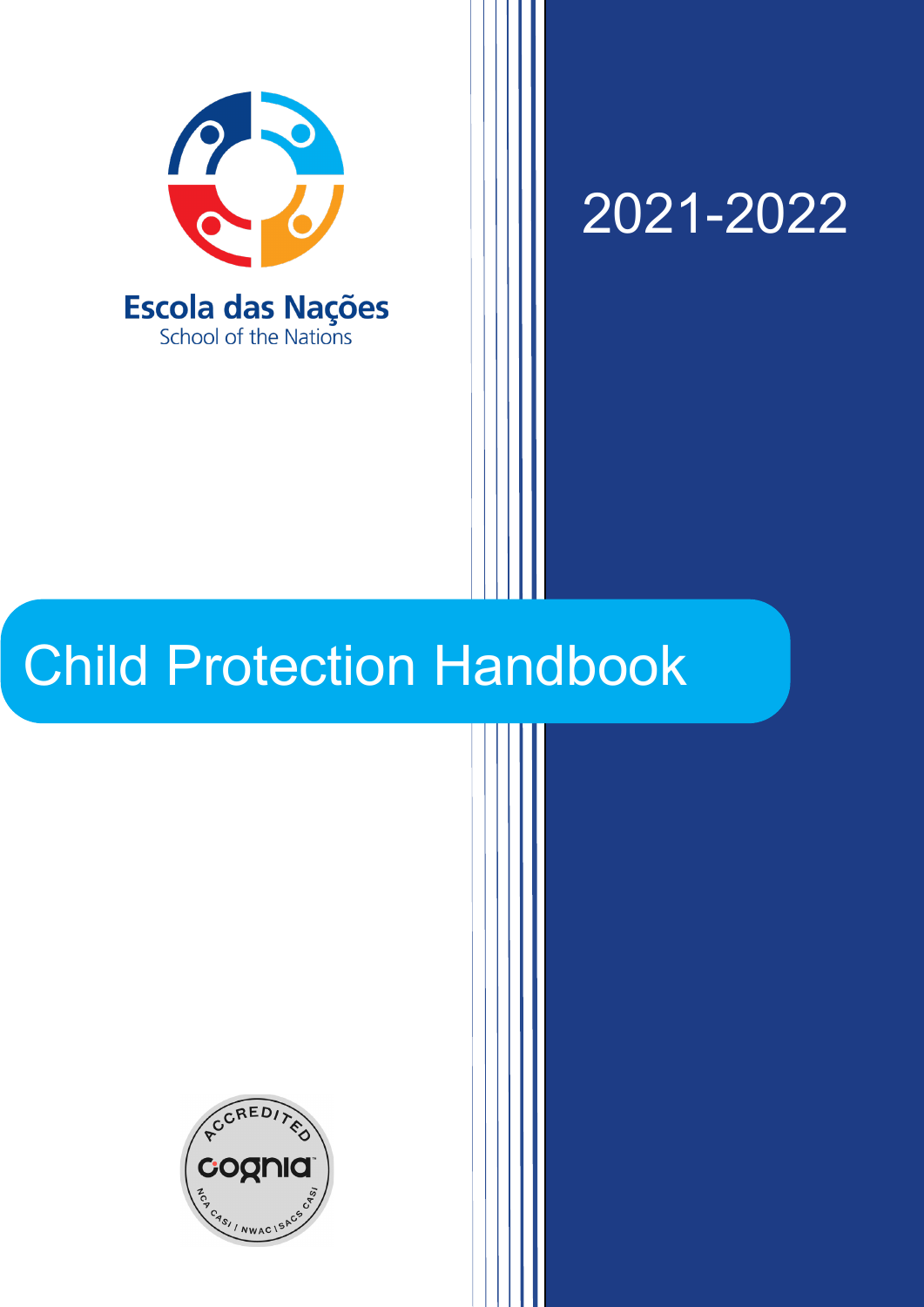### **Table of Contents**

| Procedures for Reporting Suspected Cases of Child Abuse, Neglect, and        |
|------------------------------------------------------------------------------|
|                                                                              |
| Flowchart of Reporting and Actions to Take After Disclosure15                |
|                                                                              |
| Documentation, Child Protection Record Retention, and Record Destruction  17 |
|                                                                              |
|                                                                              |
|                                                                              |
|                                                                              |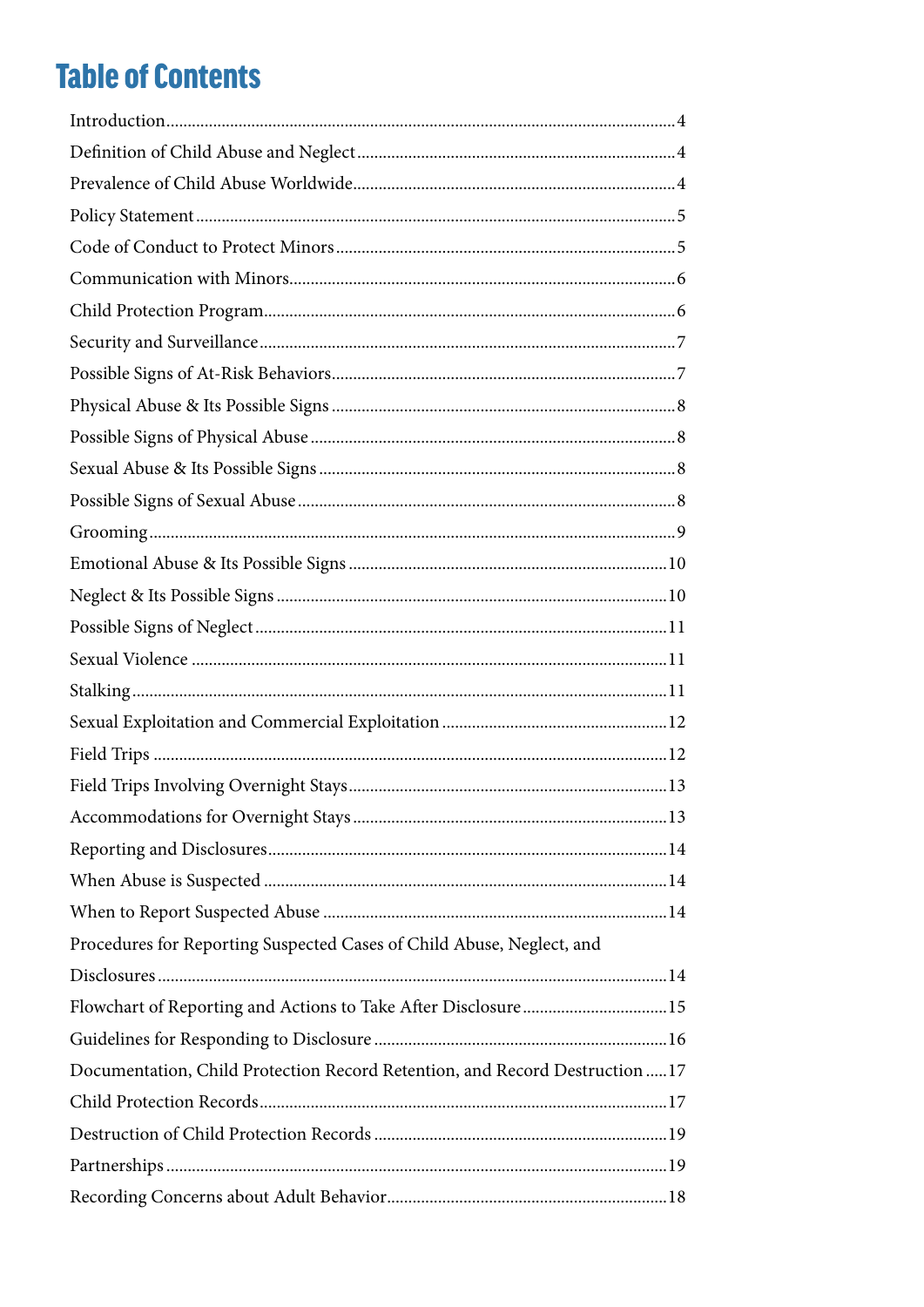| Continuing Professional Development of Staff and School Community20 |  |
|---------------------------------------------------------------------|--|
|                                                                     |  |
| Schedule of Annual Review of Child Protection Program, Policies and |  |
|                                                                     |  |
|                                                                     |  |
|                                                                     |  |
|                                                                     |  |
|                                                                     |  |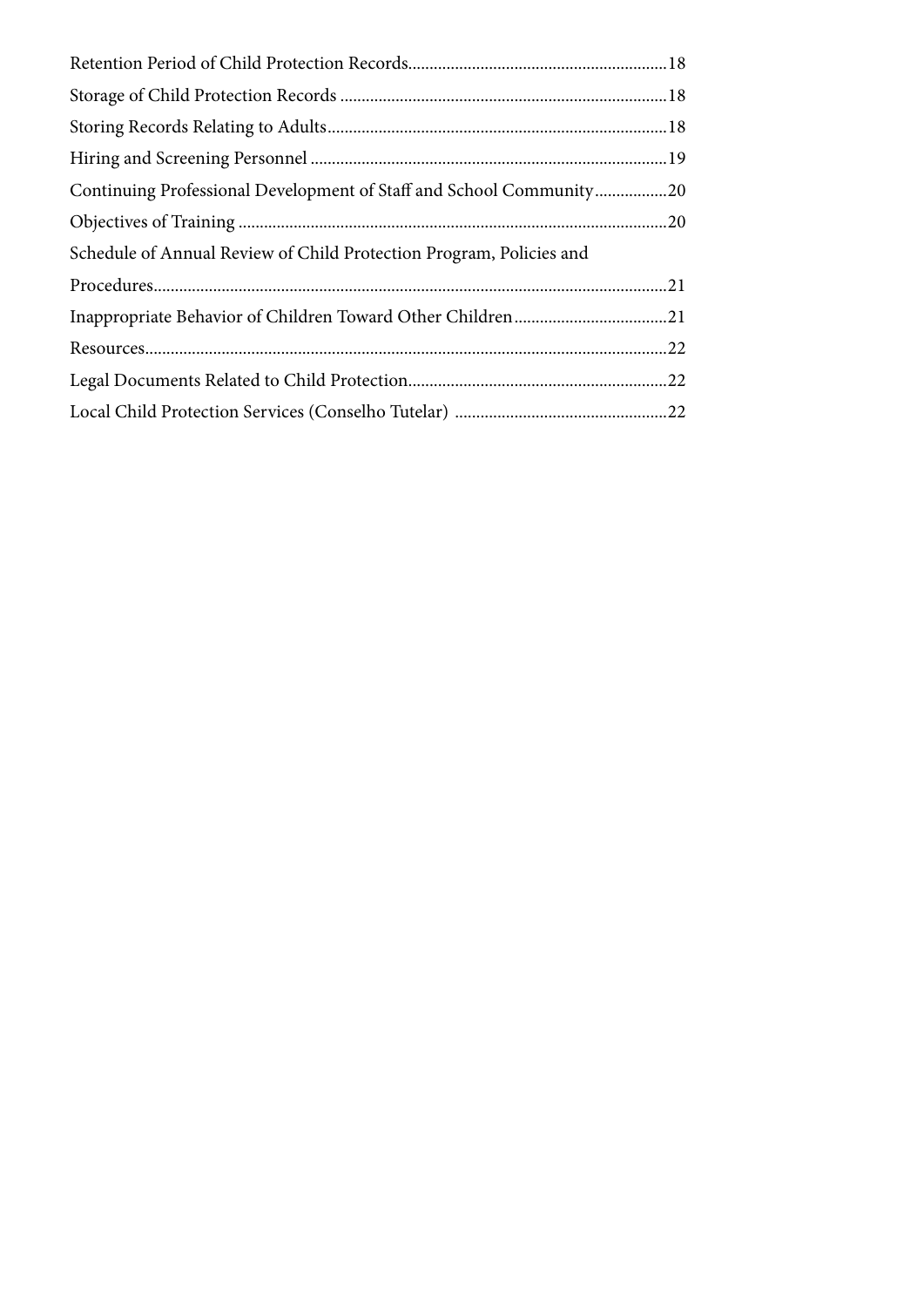### <span id="page-3-0"></span>**Introduction**

*"The education and training of children is among the most meritorious acts of*  humankind and draweth down the grace and favour of the All-Merciful, for<br>education is the indispensable foundation of all human excellence and alloweth<br>man to work his way to the heights of abiding glory." Abdu'l-Bahá

Child well-being is essential to realizing academic and holistic success.

All students have the right to a safe, secure, and nurturing environment. School of the Nations strives to create a school environment that protects students' integral well-being and optimizes their growth and development. We embrace the diversity of backgrounds and cultures represented in our school community. We take active measures not only to preserve students' rights but also to help them understand those rights and to find support through adult advocates.

Child abuse and neglect violate a child's human rights and are impediments to the child's education and to his or her healthy development. School of the Nations supports the United Nations Convention on the Rights of the Child, of which our host country, Brazil, is a signatory. The School follows state and federal laws, and our international accreditation agency, Cognia's Child Protection Assurances on child welfare and protection.

As a school, we have the moral and legal duty to safeguard the welfare of students and children who use our facilities or who take part in our programs and activities.

School of the Nations' Child Protection Handbook sets forth the steps our faculty, staff, parents, students, volunteers, contractors, and consultants must take to maximize child protection and safety, and to respond quickly and effectively should abuse be observed, suspected, or disclosed.

Our goal is to maintain an environment that protects children by either preventing child abuse before it occurs or by ensuring its earliest detection, intervention, and reporting. Our strategy is to ensure that all School personnel, outsourced personnel, student teachers, interns, volunteers, parents, and students can recognize signs and symptoms of abuse, understand the issues of child abuse and neglect, and are familiar with national, international, and local reporting procedures of mandated reporting, including how, when, and to whom to report.

### Definition of Child Abuse and Neglect

Child abuse constitutes "all forms of physical and/or emotional ill-treatment, sexual abuse, neglect, or negligent treatment or commercial or other exploitation, resulting in actual or potential harm to the child's health, survival, development, or dignity in the context of a relationship of responsibility, trust or power" (World Health Organization).

Neglect is the persistent failure to meet a child's basic physical or physiological needs, likely to result in serious impairment of the child's health or development.

Educators, having the opportunity to observe and interact with children over time, are in a unique position to recognize children who need help and protection. Educators, therefore, have an obligation to identify children who need help and protection and to ensure the child and family make use of the services needed to remedy any situation that constitutes child abuse or neglect.

### Prevalence of Child Abuse Worldwide

Child abuse and neglect – particularly sexual abuse – are among the world's most serious concerns, with millions of cases reported to various children's protective service organizations each year. It is estimated globally that 150 million girls and 73 million boys under the age of 18 have experienced forced sexual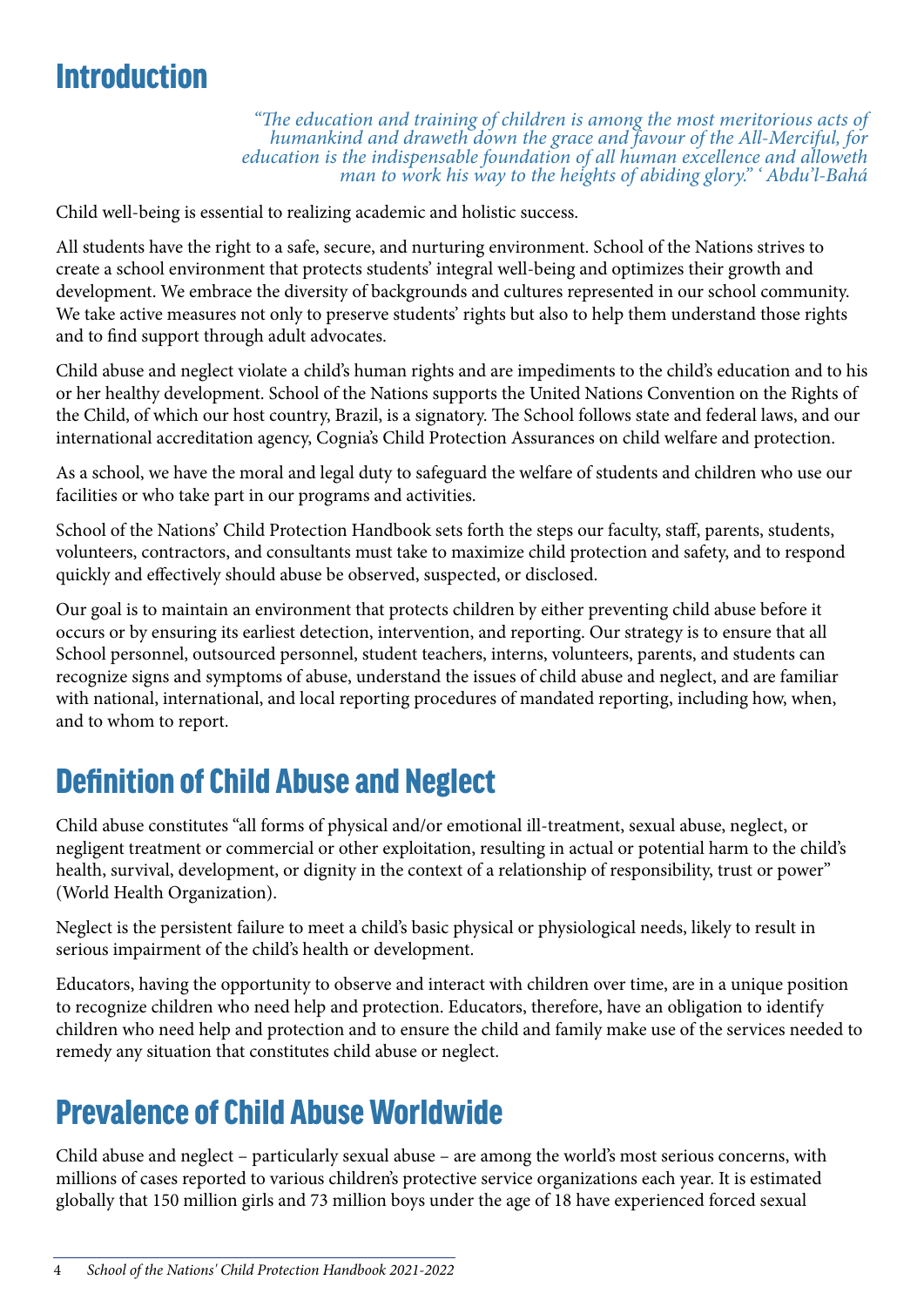<span id="page-4-0"></span>intercourse or other forms of sexual violence involving physical contact (International Center for Assault Prevention).

Yet, it is also estimated that much abuse is underreported either because the victims are afraid to tell anyone what has happened, or the adults who observe or suspect the abuse are unsure what to do.

# Policy Statement

School of the Nations strives to provide a healthy and safe (physical, psychological, well-being) environment in which community members' rights and obligations are well defined. The School offers opportunities to all students to develop their potential and abilities as human beings and as citizens of the world.

Under Brazilian law, School of the Nations reports incidences of abuse and neglect to the proper authorities.

School of the Nations safeguards children, meaning we strive to protect our students from abuse and neglect and prevent impairment of their health and development, so they can grow up in circumstances of safe and effective care that enables them to have optimum life chances and enter adulthood successfully (Working Together 2013).

School of the Nations follows all local and federal Brazilian law, the Brazilian Statute of the Child and Adolescent, Cognia Assurances on Child Protection, applicable governmental personnel regulations, and all other laws, conventions, pacts, and decrees listed in the section of this Manual entitled Legal Documents Related to Child Protection.

# Code of Conduct to Protect Minors

School of the Nations is committed to the safety and protection of children. This Code of Conduct applies to all faculty, staff, employees, volunteers, and students who represent the School and who interact with children or young people.

The public and private conduct of faculty, staff, employees, students, and volunteers acting on behalf of School of the Nations can inspire and motivate those with whom they interact or can cause great harm if inappropriate. We must be aware of the responsibilities that accompany our work.

We must be aware of our own and other persons' vulnerability, especially when working alone with children and youth, and be particularly aware that we are responsible for keeping physical, emotional, and sexual boundaries in such interactions. We must avoid any covert or overt sexual behavior with those for whom we have responsibility. This includes seductive speech or gestures as well as physical contact that exploits, abuses, or harasses.

We must show prudent discretion before touching another person, especially children and youth, and be aware of how physical touch will be perceived or received, and whether it would be an appropriate expression of greeting, care, concern, or celebration. School of the Nations' personnel should be aware of cultural differences when interacting with other individuals. School of the Nations' personnel and volunteers are prohibited from physically disciplining a child.

Physical contact with children can be misinterpreted both by the recipient and by those who observe it and should occur only when completely nonsexual and otherwise appropriate. One-on-one meetings with a child or young person must be in a room where the interaction can be (or is being) observed; or in a room with the door left open, and another staff member or supervisor is notified about the meeting.

All staff employed at School of the Nations must report suspected incidents of child abuse or neglect whenever the staff member has reasonable cause to believe that a child has suffered, is suffering, or might suffer abuse or neglect. Reporting and following up on all suspected incidents of child abuse or neglect will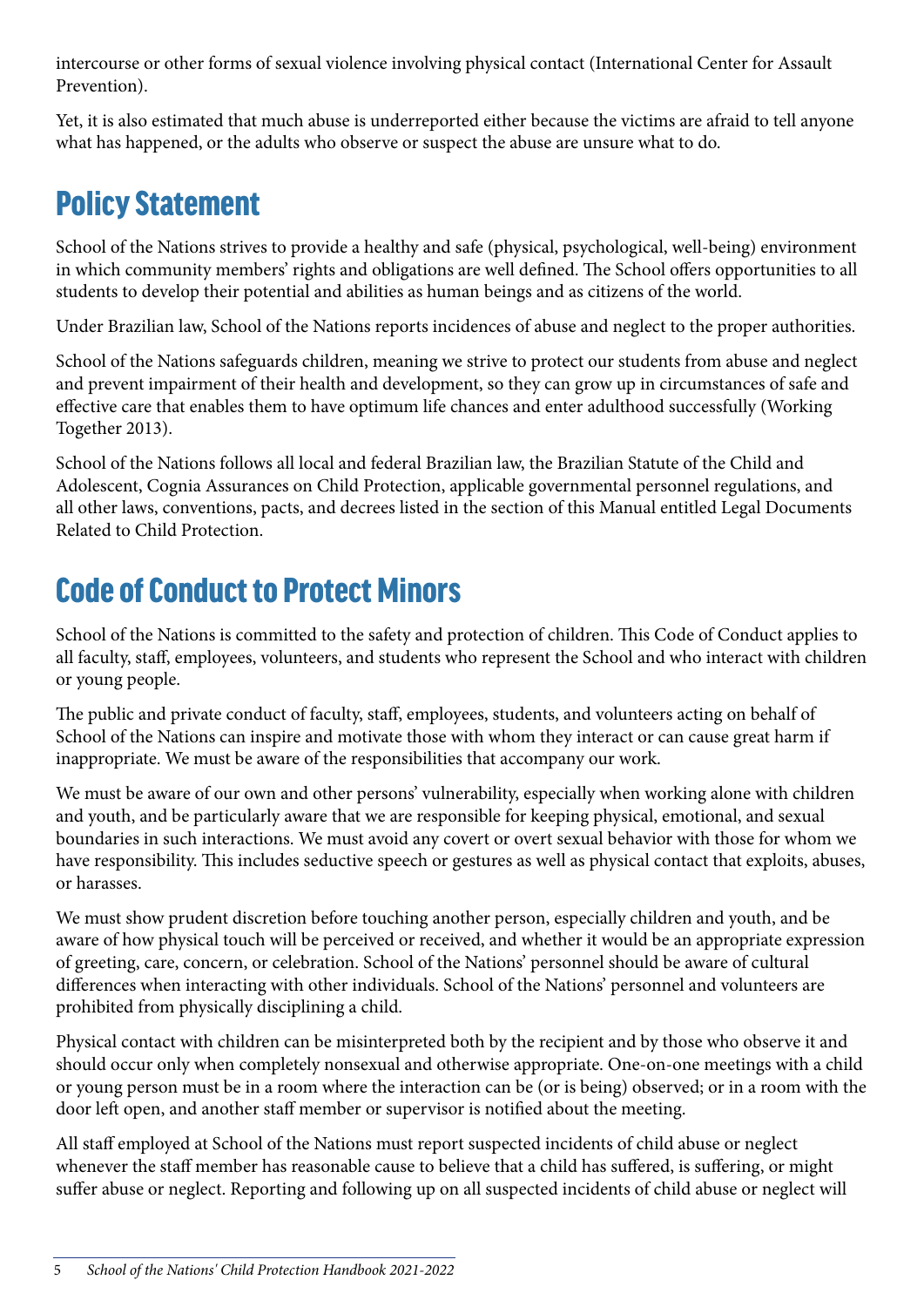<span id="page-5-0"></span>proceed according to School of the Nations' Child Protection Policy. Furthermore, cases of suspected child abuse or neglect will be reported to the appropriate School Administrator(s) and, as required by law, to the respective local Child Protection agency and local authorities.

Faculty, staff, employees, and volunteers must refrain from the illegal possession and/or illegal use of drugs and/or alcohol, and from the use of tobacco products, alcohol and/or drugs when working with children. Adults should never buy alcohol, drugs, cigarettes, videos, or reading material that is inappropriate and give it to young people. Staff members and volunteers should not accept gifts from or give gifts to children without the knowledge of their parents or guardians.

### Communication with Minors

Communication with children is governed by the key safety concept of transparency. The following steps will reduce the risk of private or otherwise inappropriate communication between parents, administrators, teachers, personnel, volunteers, and minors at School of the Nations:

- Communication between School of the Nations (including volunteers) and minors that is outside the role of the professional or volunteer relationship (teacher, coach, host, etc.) is prohibited.
- Email exchanges between a minor and a person acting on behalf of the School are to be made using a School email address.

#### Child Protection Program

The Learning Support Coordinator leads the Child Protection Program, which counts on the support of Principals, Assistant Principals, Counselors, and teachers and is supported by the School Board, the Executive Director, and the Administrative and Finance Manager.

Child Protection Program Roles and Responsibilities

The School defines roles and responsibilities for overseeing and ensuring child protection as follows:

- The School Board adopts a schoolwide Code of Conduct to ensure Child Protection.
- The Learning Support Coordinator leads the Child Protection Program.
- Principals and Assistant Principals
	- support the Child Protection Program;
	- follow Child Protection Policy;
	- support implementation of the Child Protection Curriculum;
	- ensure compliance with the Child Protection Policy, local and federal law, and international conventions and obligations;
	- request annual budgetary resources to ensure effective operation of the Child Protection Program;
	- ensure all cases of child abuse or neglect are brought to the School lawyer;
	- follow legal advice of the lawyer.
- Counselors
	- help ensure a comprehensive Child Protection and Safety Program are in place;
	- act as first line responders to whom suspected cases of child abuse are reported;
	- follow up on all disclosures of abuse or neglect;
	- help in reporting;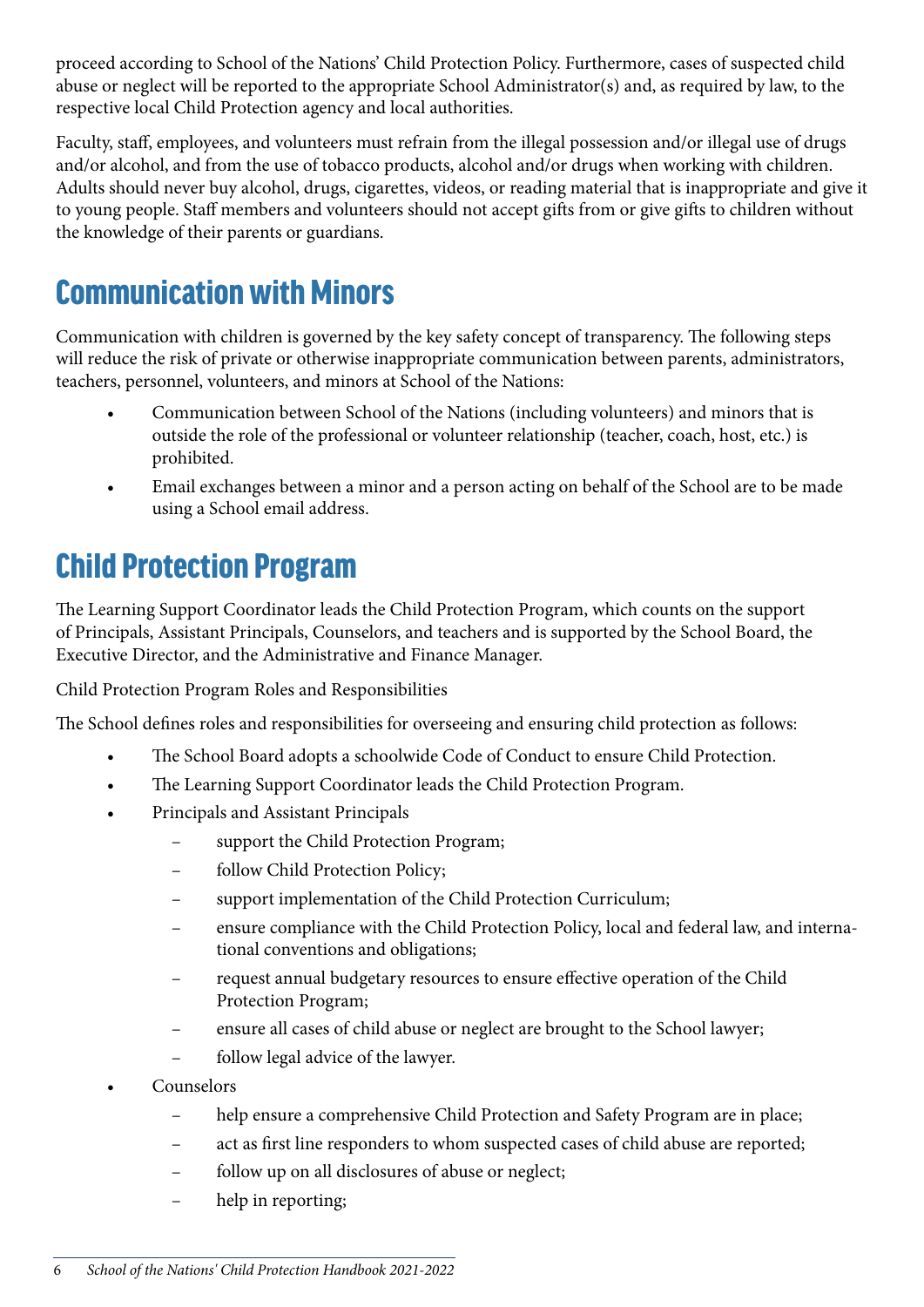- <span id="page-6-0"></span>serve as a resource in cases that require child protection measures;
- keep the Executive Director and Principals informed;
- lead the Child Protection Program in each section;
- consult with the Executive Director and Principals to develop, schedule, and provide professional development;
- implement Child Protection curriculum;
- review the effectiveness of the Child Protection Program;
- review Child Protection policies and curriculum to ensure they are effective and promote child development;
- meet with parents to develop a mutual understanding of the need for the Child Protection policies and curriculum, answer questions, and provide support;
- identify resources available to the School.
- **Teachers** 
	- develop lessons and units of study in the Child Protection curriculum
	- attend training and teach lessons of the Child Protection curriculum
	- help parents understand the purpose of the Child Protection Program
	- train other teachers and staff on child protection (those teachers who are members of the Child Protection Program)

### Security and Surveillance

In addition to the policies, procedures, and guidelines contained in this Child Protection Handbook and staff training, the School employs security guards, monitoring personnel, and video surveillance at key points throughout the School to ensure child safety and protection.

### Definitions and Signs of Abuse, Neglect, and Exploitation

Below are the three main categories of abuse, the concepts of neglect and at-risk behavior, and possible signs that can help identify whether any of them are taking place.

#### At-Risk Behavior & Its Possible Signs

At-Risk Behavior is any behavior that puts youth at risk for future negative consequences, like poor health, injury, or death.

#### Possible Signs of At-Risk Behaviors

- unexplained bruises, scratches, or cuts on any part of the body
- refusal to dress properly for P.E. (long sleeves)
- resistance to eat or overeating
- sudden or constant academic failure
- unexplained burns or burns with a pattern
- secretive behaviors, spending unusual amounts of time in the students' bathroom or isolated areas on campus
- defiant or disrespectful behavior toward peers and adults
- indifference to advice and guidance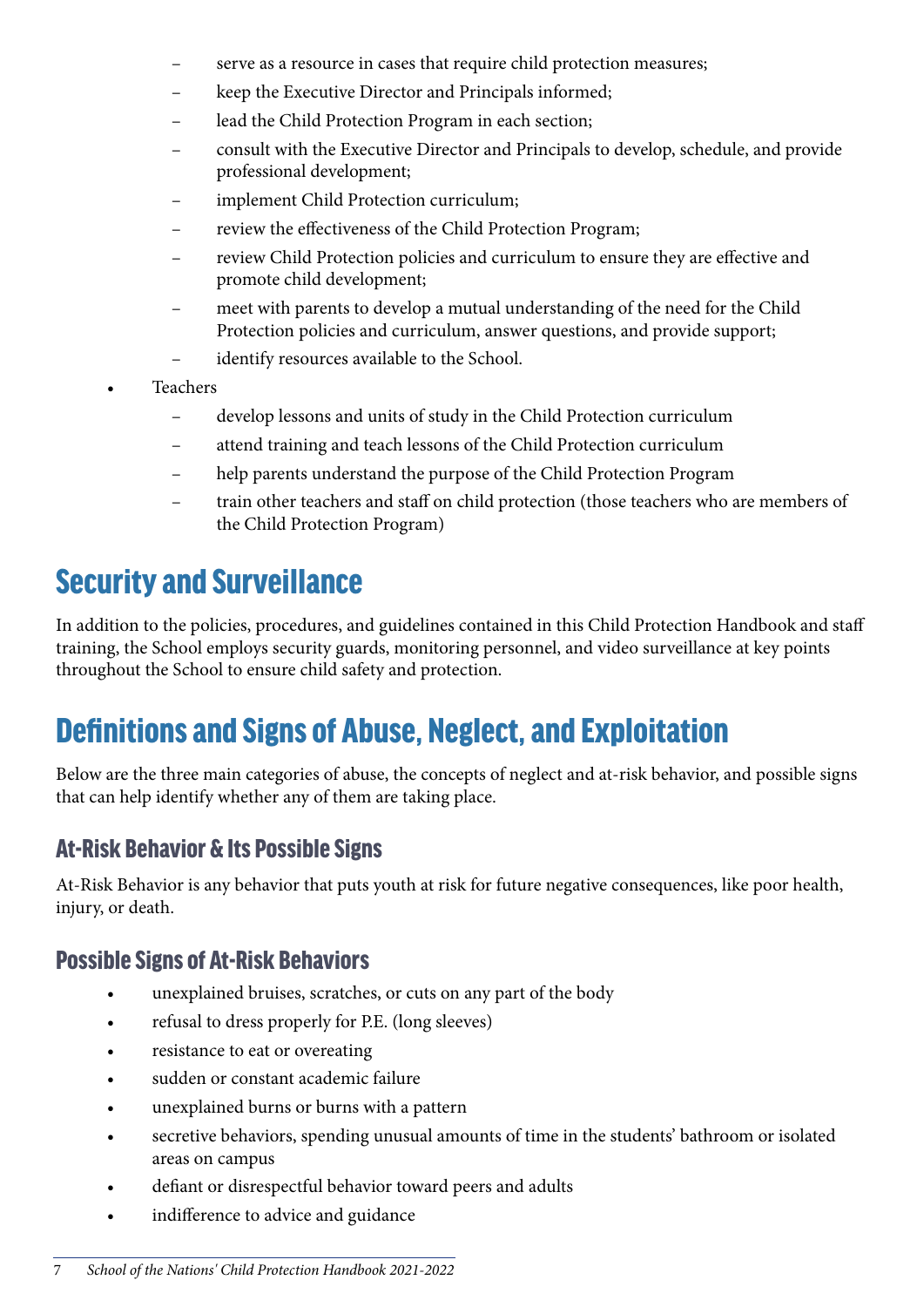social isolation

# <span id="page-7-0"></span>Physical Abuse & Its Possible Signs

Physical Abuse may include but is not limited to: hitting, punching, pushing, kicking, shaking, throwing, poisoning, biting, burning or scalding, drowning, suffocating or otherwise causing intentional physical harm to a child. (These symptoms could also suggest harm to self, such as, cutting and suicide ideation).

#### Possible Signs of Physical Abuse

- Unexplained bruises, welts, cuts, or fractures on any part of the body
- Bruises of different ages and colors
- Injuries reflecting the shape of an object
- Injuries that regularly appear after absences
- Unexplained burns or burns with a pattern
- Bald patches where hair might have been pulled out
- Fear of going home
- May flinch if touched unexpectedly
- Extremely aggressive or withdrawn
- Poor sleeping patterns, frequent nightmares
- Poor memory and concentration
- Changes in emotions or behavior

# Sexual Abuse & Its Possible Signs

Sexual Abuse involves forcing or enticing a child to take part in sexual activities, whether or not the child is aware of what is happening. The activities may involve physical contact, including penetrative (that is, rape) or non-penetrative acts. They may include non-contact activities, such as involving children in the production or viewing of pornographic material or encouraging children to behave in sexually inappropriate ways.

Sexual abuse could include but is not limited to:

- penetrative or non-penetrative sexual acts
- sexual intercourse, anal or oral sex
- touching of genitals or breasts
- undressing or exposing oneself
- forced viewing of sexual acts, genitals, or pornographic media
- developmentally inappropriate conversations about sexual content
- exploiting a child in prostitution or other unlawful sexual practices

#### Possible Signs of Sexual Abuse

- sexual knowledge, behavior, or language inappropriate for age
- unusual relationship pattern
- sexually transmitted infection in a child of any age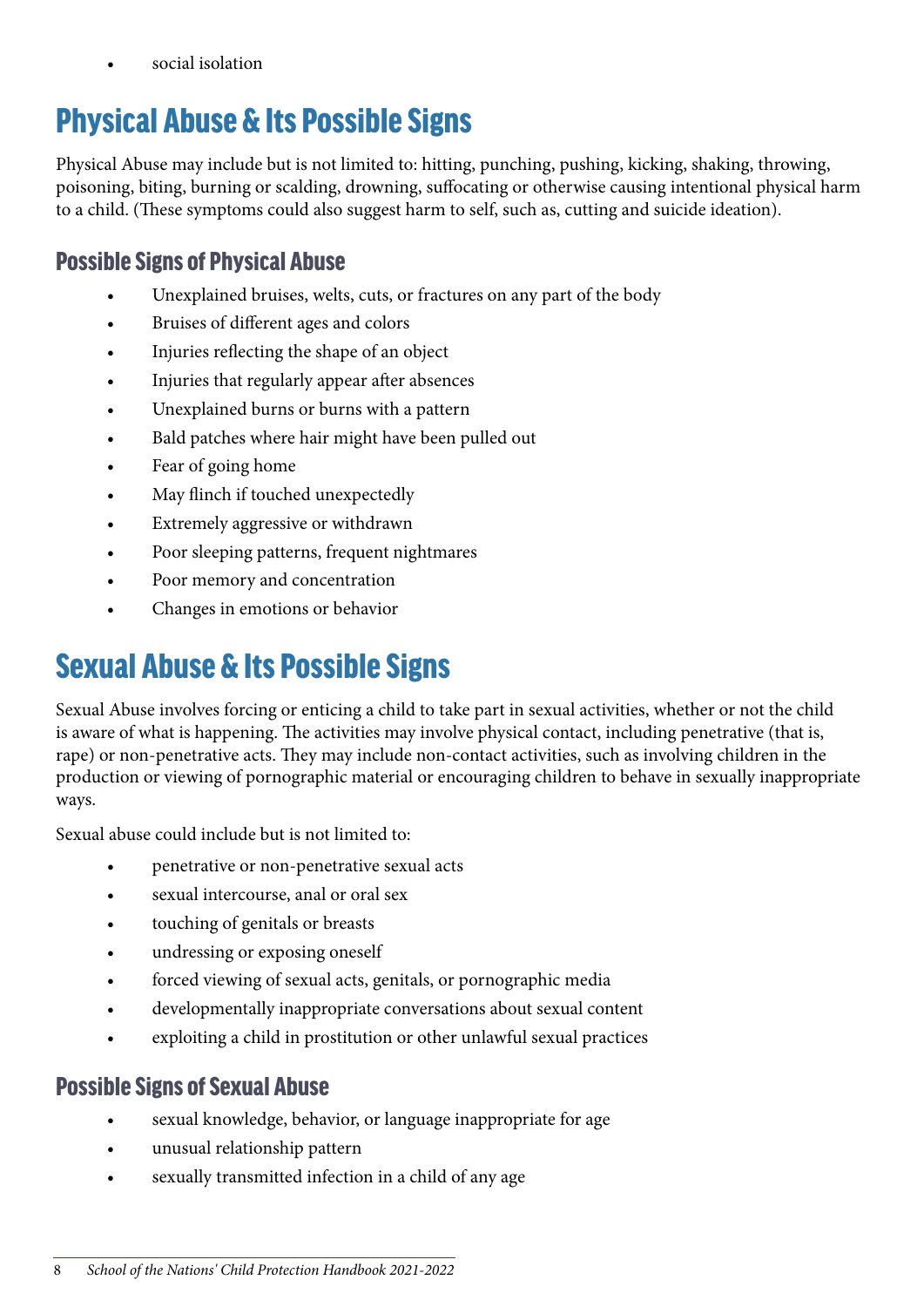- <span id="page-8-0"></span>frequent urinary tract infections in both boys and girls
- evidence of physical trauma or bleeding to the oral, genital, or anal areas
- difficulty walking or sitting
- bed-wetting
- not wanting to be alone with an individual
- pregnancy, especially at an early age
- extremely protective parenting
- secrets he or she cannot tell anyone
- reluctance to change into physical education clothes, fear of bathrooms
- behavioral or emotional disturbances
- low self-esteem, depression
- frequent psychosomatic complaints (headache, nausea, stomachache)
- diarrhea
- eating disorders

### **Grooming**

The following explanations of grooming is adapted from the explanation of Forensic psychiatrist, Dr. Michael Welner, who is the lead researcher of an evidence-based measure to standardize the worst of crimes at DepravityScale.org. Dr. Welner is an associate professor of psychiatry at NYU School of Medicine and is chairperson of The Forensic Panel.

Grooming is the process by which an offender draws a victim into a sexual relationship and keeps that relationship in secrecy. Below are six stages that can lead to sexual molestation.

The grooming sex offender works to separate the victim from peers, typically by engendering in the child a sense that they are special to the child and giving a kind of love to the child that the child needs.

Since there are various models that explain grooming, it is best to think of it as a gradual, calculated process that ensnares children into a world in which they are ultimately a willing part of the sex abuse.

#### Stage 1: Targeting the Victim

The offender targets a victim by sizing up the child's vulnerability—emotional neediness, isolation, and low self-confidence. Children with less parental oversight are more desirable prey.

#### Stage 2: Gaining the Victim's Trust

The sex offender gains trust by watching and gathering information about the child, getting to know his or her needs and how to fill them.

#### Stage 3: Filling a Need

Once the sex offender begins to fill the child's needs, that adult may assume noticeably more importance in the child's life and may become idealized. Gifts, extra attention, affection may distinguish one adult in particular and should raise concern and greater vigilance.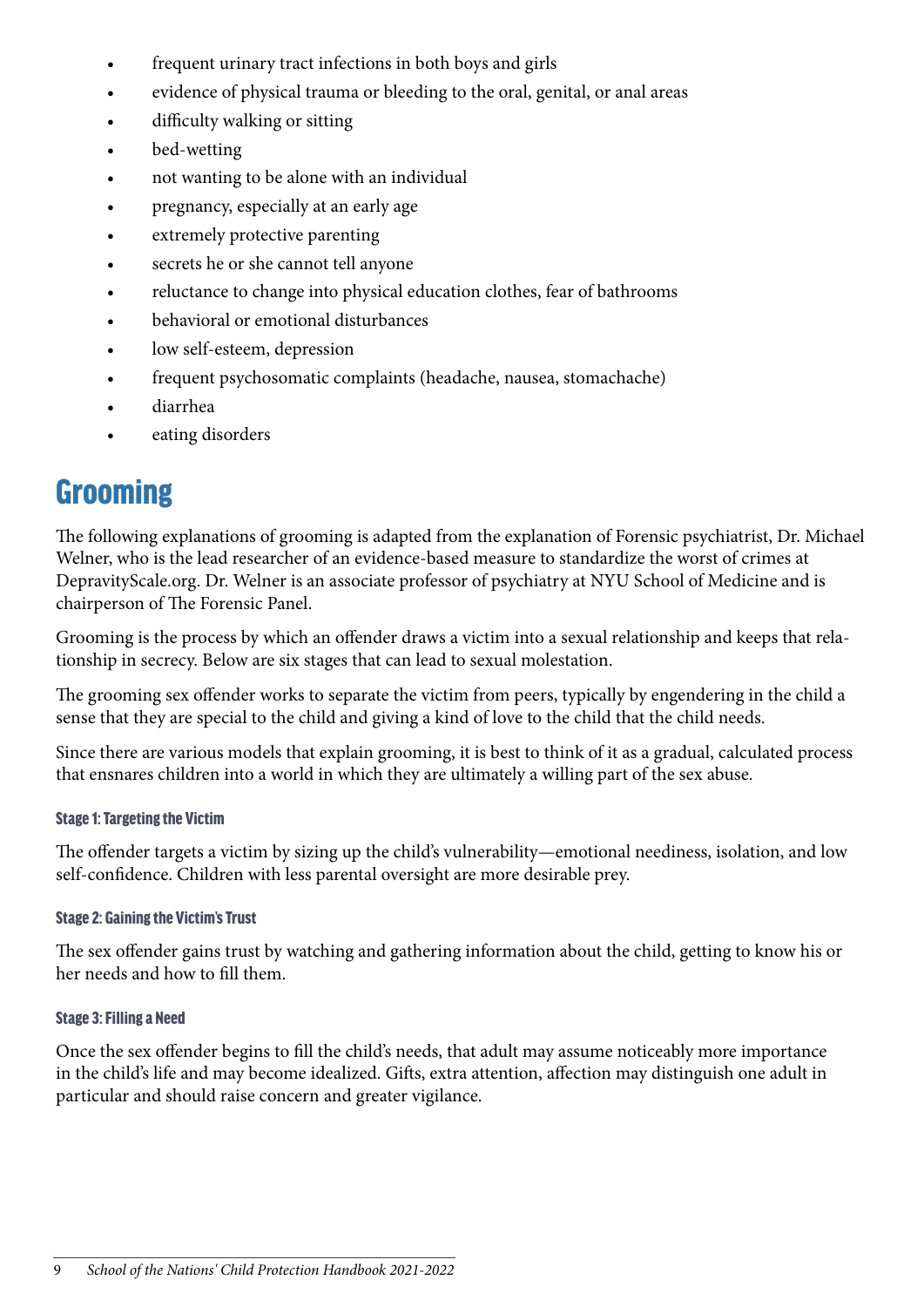#### <span id="page-9-0"></span>Stage 4: Isolating the Child

The grooming sex offender uses the developing special relationship with the child to create situations in which they are alone together. This isolation further reinforces a special connection. Baby-sitting, tutoring, coaching, and special trips all enable this isolation.

#### Stage 5: Sexualizing the Relationship

At a stage of sufficient emotional dependence and trust, the offender progressively sexualizes the relationship. Desensitization occurs through talking, pictures, even creating situations (like going swimming) in which both offender and victim are naked. At that point, the adult exploits a child's natural curiosity, using feelings of stimulation to advance the sexuality of the relationship.

When teaching a child, the grooming sex offender has the opportunity to shape the child's sexual preferences and can manipulate what a child finds exciting and extend the relationship in this way.

#### Stage 6: Maintaining Control

Once the sex abuse is occurring, offenders commonly use secrecy and blame to maintain the child's continued participation and silence—particularly because the sexual activity may cause the child to withdraw from the relationship.

The child may feel that the loss of the relationship and the consequences of exposing it will humiliate and render him or her even more unwanted.

### Emotional Abuse & Its Possible Signs

Emotional Abuse is the persistent emotional ill-treatment of a child to cause severe and adverse effects on a child's emotional development. It may involve: conveying to children that they are worthless or unloved; that they are inadequate or valued only while they meet the needs of another person; imposing age or developmentally inappropriate expectations on children; often causing children to feel frightened; or exploiting or corrupting children. Some level of emotional abuse is involved in all types of ill-treatment of a child, though it may also occur alone.

Emotional abuse may include but is not limited to: excessive criticism, negative comparisons, insults, rejection, put-downs, harmful threats, inappropriate expectations, and yelling.

Possible Signs of Emotional Abuse

- fear of failing
- fear of consequences (can lead to lying)
- mood swings, withdrawal, aggressiveness
- mental or emotional development lags
- social isolation
- acting out
- irritability

### Neglect & Its Possible Signs

Neglect is the persistent failure to meet a child's basic physical or physiological needs, likely to result in serious impairment of the child's health or development.

Neglect could include but is not limited to: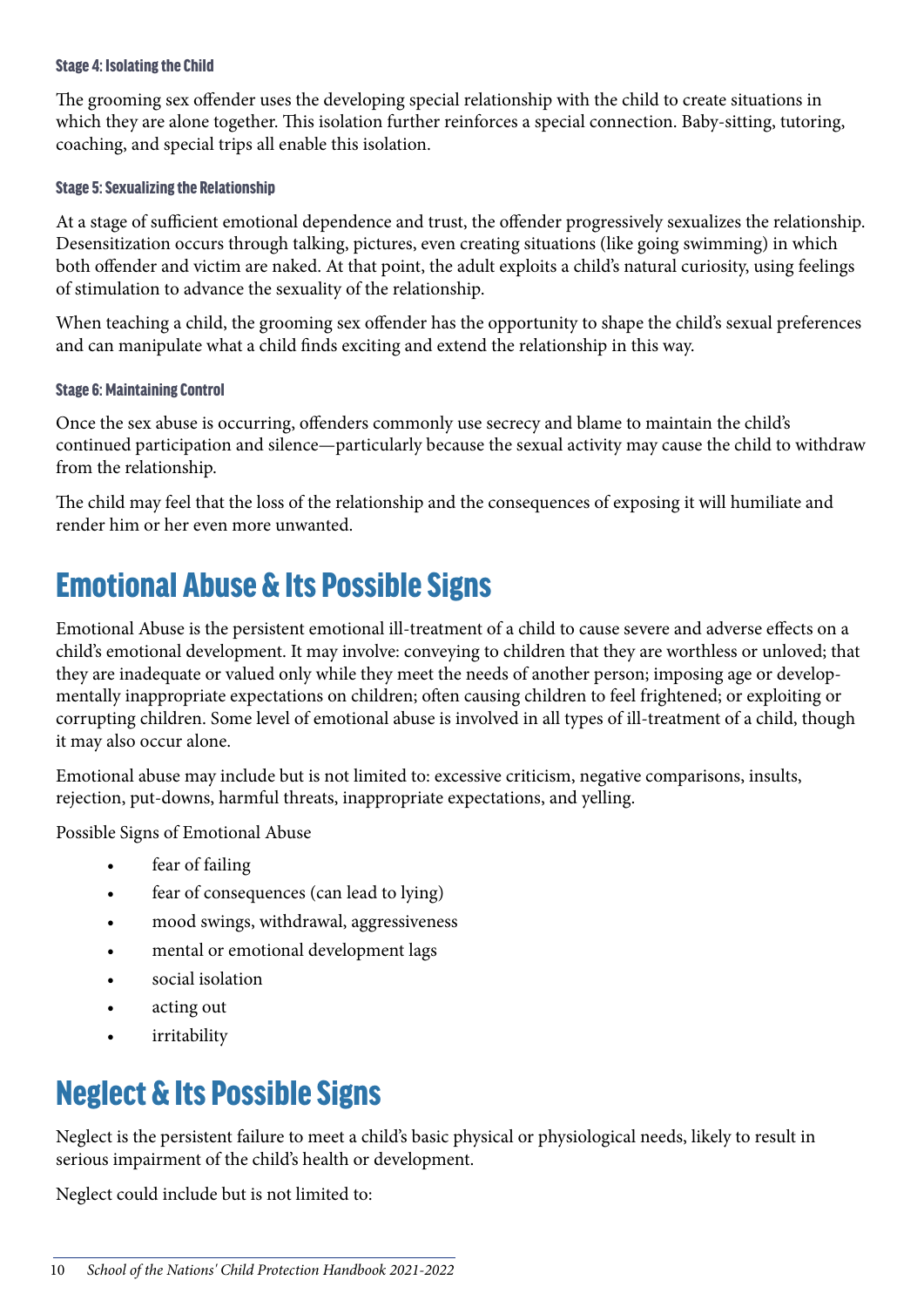- <span id="page-10-0"></span>inadequate food, shelter, and clothing
- lack of hygiene
- not protecting a child from other forms of abuse
- lack of supervision by a parent or legal guardian
- not providing needed medical treatment
- emotional isolation, lack of affection or attention
- failure to support a child's educational needs

#### Possible Signs of Neglect

- child is hungry or inadequately dressed or unwashed
- parents are uninterested in child's academic performance
- parents do not respond to repeated communications from the School
- parents or legal guardian are absent for more than 24 hours
- parents or legal guardian cannot be reached in case of an emergency
- child does not want to go home, feels lonely and uncared for at home
- unattended medical or dental needs
- developmental delays
- irregular attendance or absence from school
- demands constant attention and affection
- regularly displays fatigue or indifference
- self-destructive behaviors
- lack of trust in others

### Sexual Violence

Sexual violence is any sexual act, attempt to obtain a sexual act, unwanted sexual comments or advances, acts to traffic, or other activities directed against a person using coercion by any person, regardless of their relationship to the victim, in any setting, including but not limited to home, school, and work. The ability to give consent is an important consideration in any sexual act. A person who is unable to understand the nature or condition of the act in order to decline participation, or to communicate unwillingness to engage in the sexual act, for example, because of illness, disability, age, or the influence of alcohol or other drugs, or because of intimidation or pressure, cannot give consent.

# **Stalking**

Stalking is the unwanted pursuit of another person. By its nature, stalking is not a onetime event. The individual's actions must be considered in connection with other actions to determine if someone is being stalked. It includes repeated harassing or threatening behavior toward another person, whether that person is a total stranger, slight acquaintance, current or former intimate partner, or anyone else.

Stalking is also:

- a terrorizing crime with no identified beginning and seemingly no end;
- a crime that can cause tremendous fear without the slightest physical injury;
- a behavior with a high correlation to physical and sexual violence;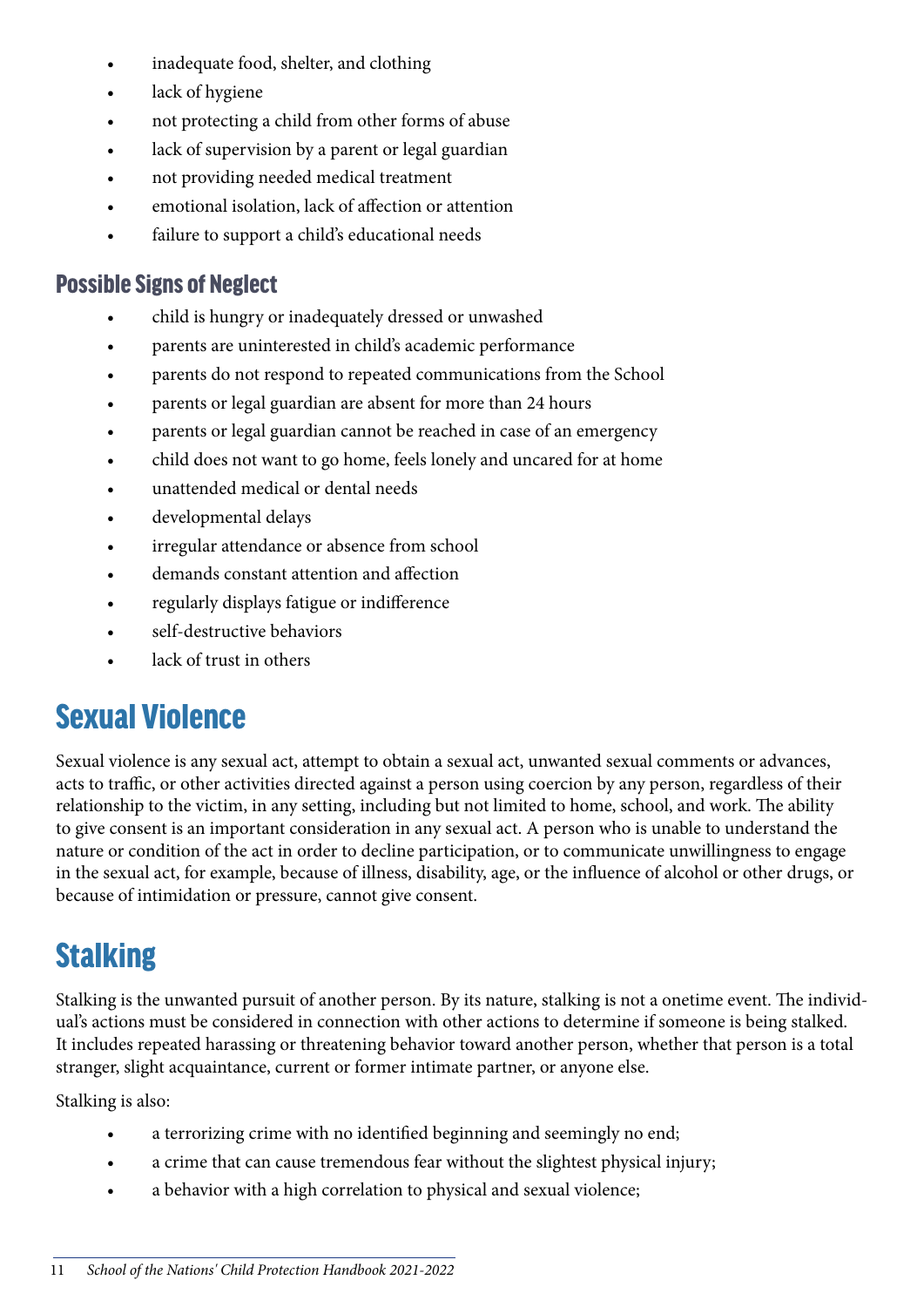- <span id="page-11-0"></span>• a crime that can be lethal; and
- a very effective tactic of control for domestic violence abusers.

### Sexual Exploitation and Commercial Exploitation

Sexual and Commercial Exploitation includes, but is not limited to: the inducement, coercion, or encouragement of a child to engage in any sexual activity; the use of children in prostitution or other sexual practices; the use of children in pornographic activities, performances, or materials.

School of the Nations takes all possible measures to protect children from all forms of sexual and commercial exploitation.

### Field Trips

A field trip is a student excursion related to what students are studying from the School curriculum. It occurs when students leave School grounds for an educational purpose.

School Administration recognizes the value of field trips that enrich students' learning experience and encourages teachers to consider trips as important to student learning. Extracurricular trips must contribute to the total development of students and expand their learning beyond the classroom; therefore, the educational merits and value to student learning must be clearly stated to be approved.

Our School policies and commitment to the safety of students and staff on school trips are carried out with rigor in planning and setting up field trips and outings.

School of the Nations staff (teachers, monitors, and Principals) fulfill specific duties in the context of field trips to help ensure the safety of all students. These duties are summarized below.

- The duty to warn and inform
- The duty to provide proper instruction
- The duty to condition and equip participants properly
- The duty to provide proper supervision
- The duty to provide safe facilities on field trips
- The duty to provide safe equipment
- The duty to provide prompt and appropriate post-injury care

Some activities pose risk to staff and students involved. Before approving a field trip, the School decides whether the curricular and learning objectives outweigh the potential risk of injury to those involved. Parents receive in writing all information about field trip activities, hazards, and risks and must sign an authorization slip for their son or daughter to go on the field trip and to take part in the activities.

As a rule, adult supervision for school field trips is one adult for every ten students; however, the chaperone-to-student ratio may increase depending on the age, maturity, and number of students, the types of activities they will do, facilities, duration of the field trip, type of transport, and safety considerations (such as emergency procedures).

The competencies and qualifications of the staff, teacher assistants, and adult chaperones must be directly related to the activity.

School of the Nations staff and chaperones must supervise students at all times.

For more information, please see the School's full Field Trip Policy in the Faculty Manual.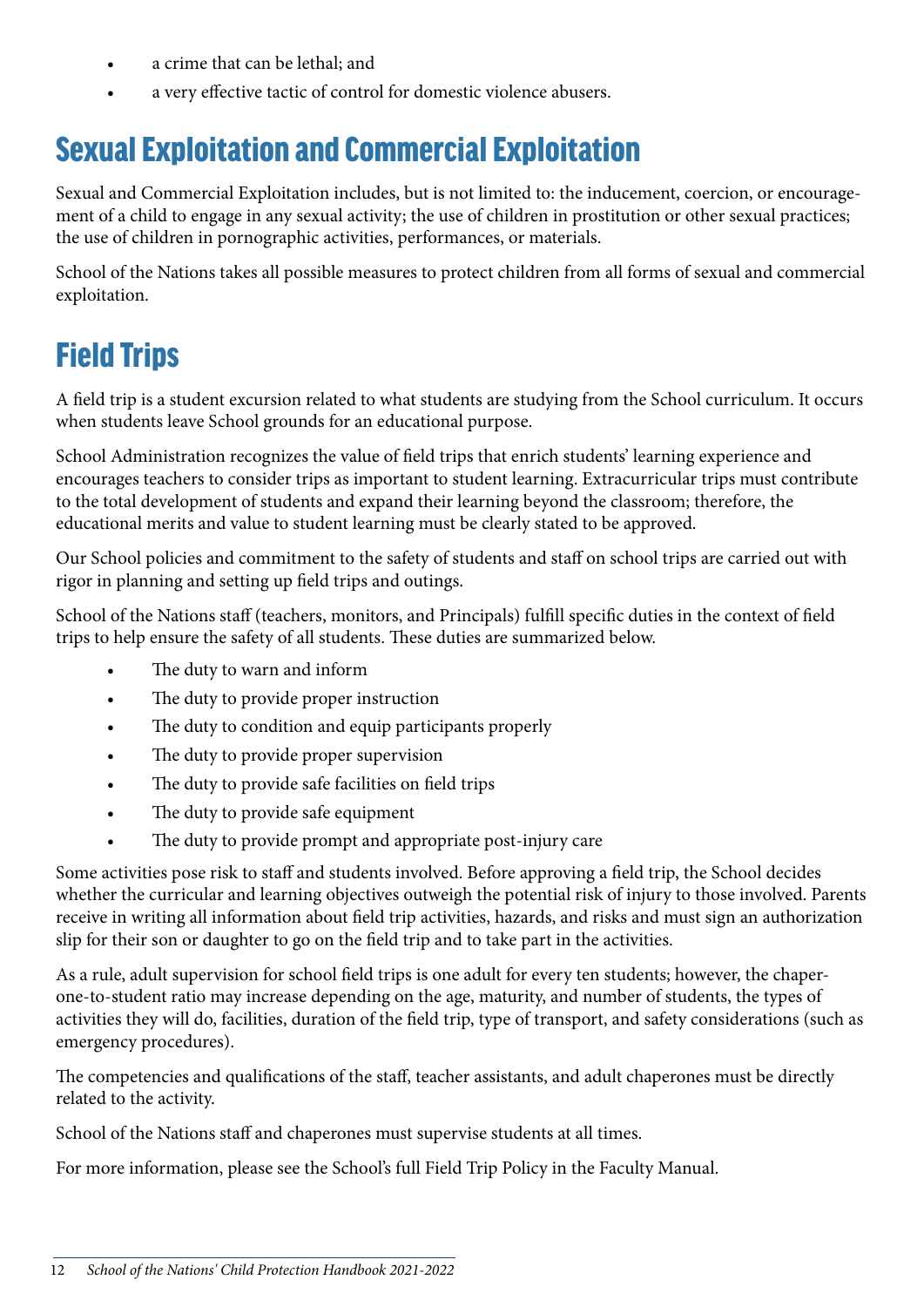### <span id="page-12-0"></span>Field Trips Involving Overnight Stays

Before all field trips involving overnight stays, students are reminded that they are representing their family, their team, their School, and their community. School staff keep in close contact with the host family and accommodate any special requests.

When large groups are traveling the School books accommodations and room allocation in advance to help keep groups together in a hotel.

School of the Nations requires that when students under the age of 18 years go on a field trip involving an overnight stay, the teacher organizing the field trip must ensure there is a designated trained person responsible for child protection on the trip. This person will respond to concerns, supervise and coordinate accommodations, hold preventive welfare briefings and daily debriefs, and monitor compliance with the Codes of Conduct. This person must not be related to or in a relationship with the teacher(s) attending the trip.

The training of the designated person must be the same given to all School of the Nations staff regarding Child Protection.

When mixed gender groups are involved, at least one male and one female trained staff member must go with the group.

A list of emergency contact numbers, medical information on each child attending the event, and a first aid box must be taken on all field trips.

Parents are informed of:

- Transport arrangements
- Key timings pick up, departure, and return
- Destination and contact details
- Room allocation
- Code of Conduct
- Contact details for trip staff
- Trip requirements pocket money, kit etc.

#### Accommodations for Overnight Stays

- Where accommodation is needed for overnight stays, student accommodations must be suitable for their age and gender.
- It is unsuitable for 18-year-old students to share a room with students under the age of 16.
- Teachers, coaches, chaperones, helpers, and volunteers are not allowed to share a room with any student except if the student is their own child.
- Teachers and chaperones must arrange their accommodations to be at least on the same floor as students, preferably in the room next door to students.
- All students must be given an emergency contact number for them to call in the night should they need to.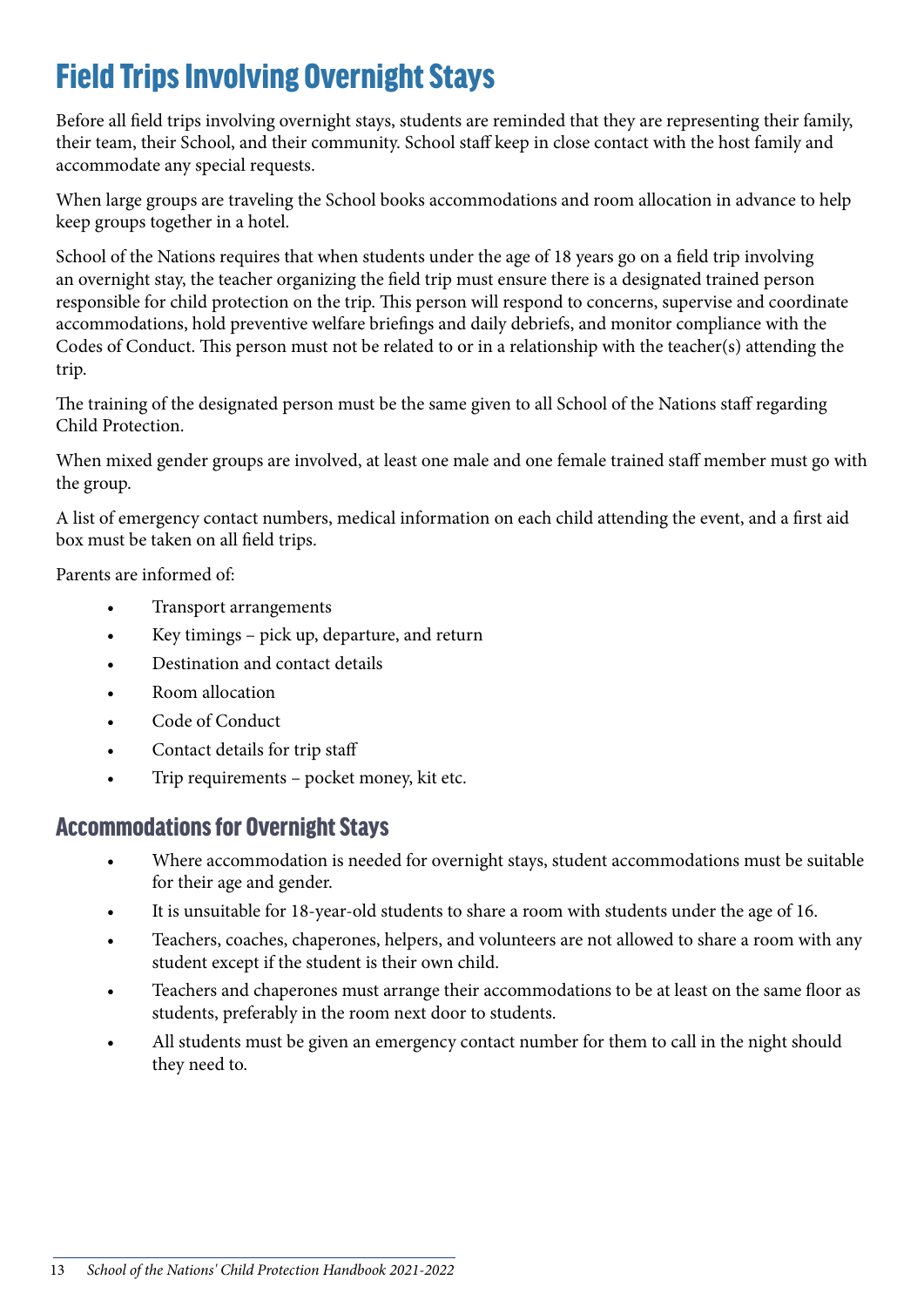### <span id="page-13-0"></span>Reporting and Disclosures

#### When Abuse is Suspected

School staff must tell their section Principal and Counselor when they are made aware of students who present any of the aforementioned symptoms or characteristics or when they think they may be dealing with a student who is showing at-risk behaviors such as depression, self-harm, or substance abuse, or that a student may be a victim of harmful use of the Internet or bullying.

#### When to Report Suspected Abuse

When there is reason to believe that a child is being abused or has shown at-risk behavior, either by observation or disclosure, the faculty member must report to the section Principal and Counselor within 24 hours.

The report must be made when the reporter has knowledge of or has reason to suspect that a child has been abused, neglected, or is showing signs of at-risk behavior. The report must contain the name of the reporter for further investigation. The identity of the reporter shall be protected even when other information from the report is being disclosed.

# Procedures for Reporting Suspected Cases of Child Abuse, Neglect, and Disclosures

The section Principal and Counselor will gather information about the concern and meet with the Executive Director. The following actions may take place depending on information obtained:

- The section Principal and Counselor will interview staff members, review the child's school records as needed, and document relevant information.
- If a student is at risk of harm, the School shall notify local authorities.
- The Counselor will meet with the child to learn more information.
- The Child Protection Team will consult with the School attorney.
- The Child Protection Team will meet to discuss the report and decide next steps.
- The section Principal and Counselor will meet with the family to express the School's concerns and refer the student and family to outside professional therapists.
- The Counselor will maintain contact with the student and his or her family to give support and guidance as appropriate.
- The Counselor will offer resources to the student's teachers.
- The Counselor will follow up with outside professionals to learn about and inform on the progress of the student in and outside school.

School Counselors will handle many aspects of suspected cases of abuse, neglect, or loss such as those involving:

- student relationships with peers
- parenting skills related to disciplining children at home
- student-parent relationships
- emotional health issues such as depression, low self-esteem, and grieving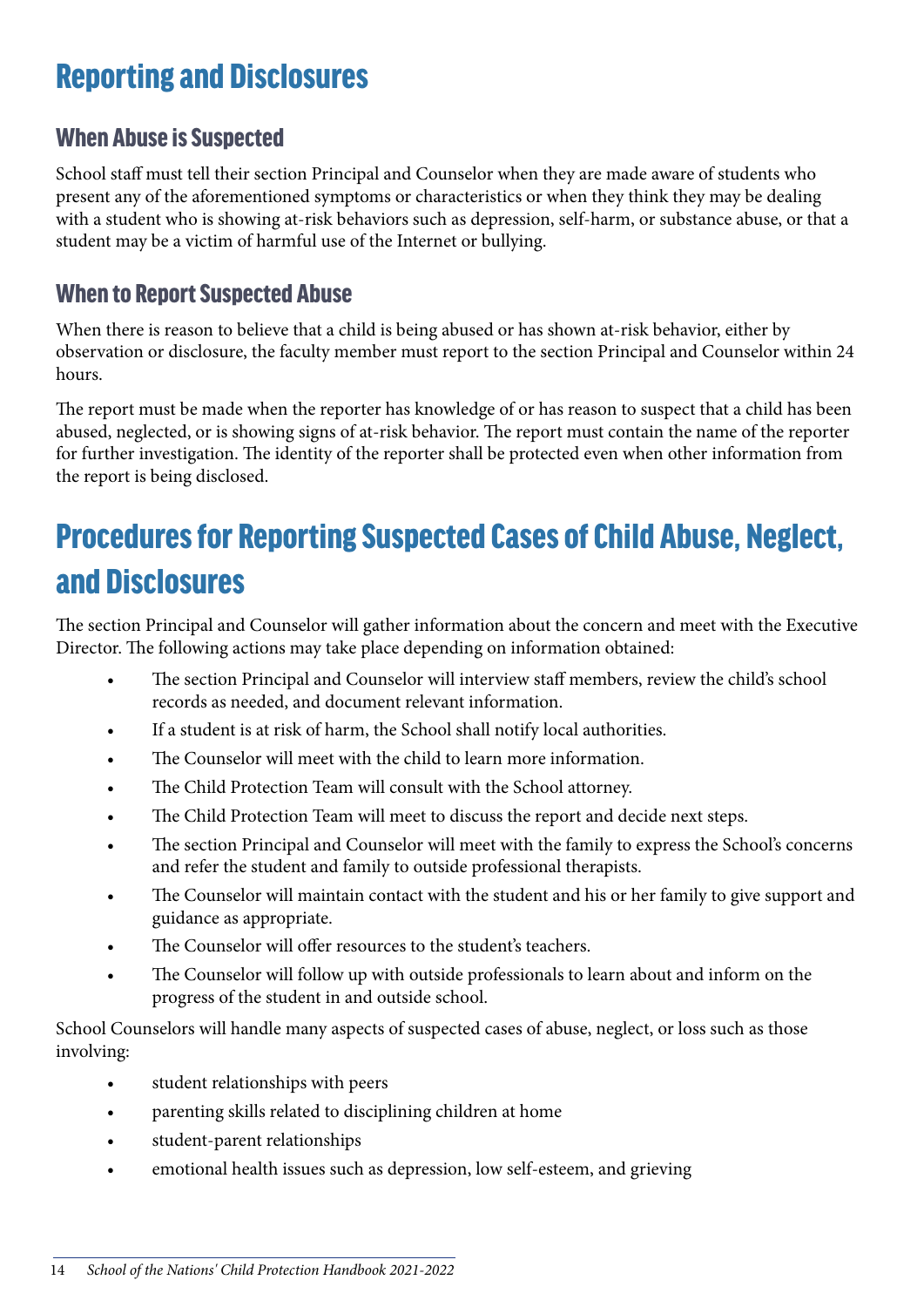### <span id="page-14-0"></span>Flowchart of Reporting and Actions to Take After Disclosure

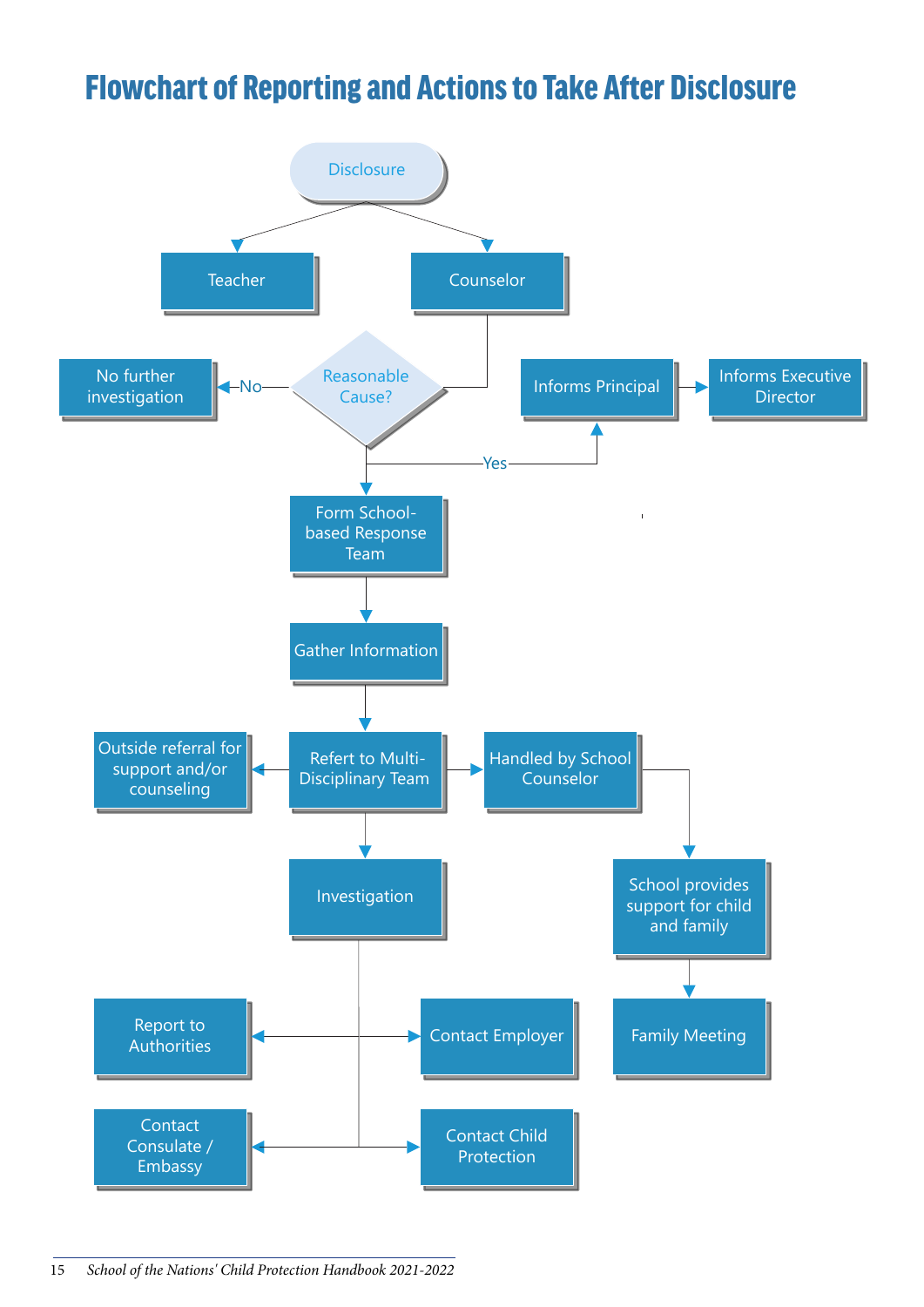<span id="page-15-0"></span>Some cases will be referred to outside professionals, for example those that deal with mental health issues such as depression, psychosis, dissociation, and suicide ideation.

Cases reported for investigation and outside resources include:

- severe and continuing parental abuse or neglect;
- sexual abuse;
- incest.

When it appears evident in cases of abuse or concerns about the safety of the child, reports must be made to:

- local Child Protection Services
- the consulate if the child is a foreign national

Teaching students about child protection and being a part of their support system invites them to come to you with a problem. School personnel must understand and know how to respond appropriately, knowing that it is often very difficult for children to disclose abuse. Students often cannot tell about a touching problem because of the fear of:

- **Memory**. Children often cope with their abuse by pushing it so far back in their minds that they "forget." To remember means to feel hurt again.
- **Loss of Love**. Children often worry that their parents or friends will not love them once they know about their abuse because now they are "dirty." This is often because children will take responsibility for their abuse. Children also often fear their family will separate because of the telling. Offenders work hard to reinforce these feelings to keep the child silent.
- **Shame & Guilt**. Children either know or can sense that what happened, especially a sexual experience with an adult, is wrong. By telling someone and acknowledging that this happened, they fear the shame of the abuse. They fear they will get into trouble for telling. Older children will experience more of a sense of guilt than younger children, especially in sexual abuse.
- **Blame**. Children fear that they will be blamed for what happened and in the case of sexual abuse that they somehow wanted it. Adults tend to be believed over the child and offenders often say the child "asked" for the sexual touch or other abuse.
- **Harm**. Offenders often maintain control over their victims by threatening harm to them or their families if they tell. Children are then burdened with the inappropriate responsibility for keeping their families safe.

### Guidelines for Responding to Disclosure

- Do not let a child swear you to secrecy before telling you something. You may need to report, which the child will view as breaking your trust with them.
- If a child asks to speak with you, try to find a neutral, quiet setting with few interruptions.
- Do not lead the child in telling. Just listen, letting him or her explain in his or her own words.
- Do not pressure for a great amount of detail.
- Respond calmly and matter-of-factly. Even if the story the child tells you is difficult to listen to, do not register disgust or alarm.
- Do not make judgmental or disparaging comments about the alleged abuser. It is often someone the child loves or with whom he or she is close.
- Do not make promises to the child that things will get better.
- Do not confront the alleged abuser.
- If the child does not want to go home, consider it an emergency. Immediately report this by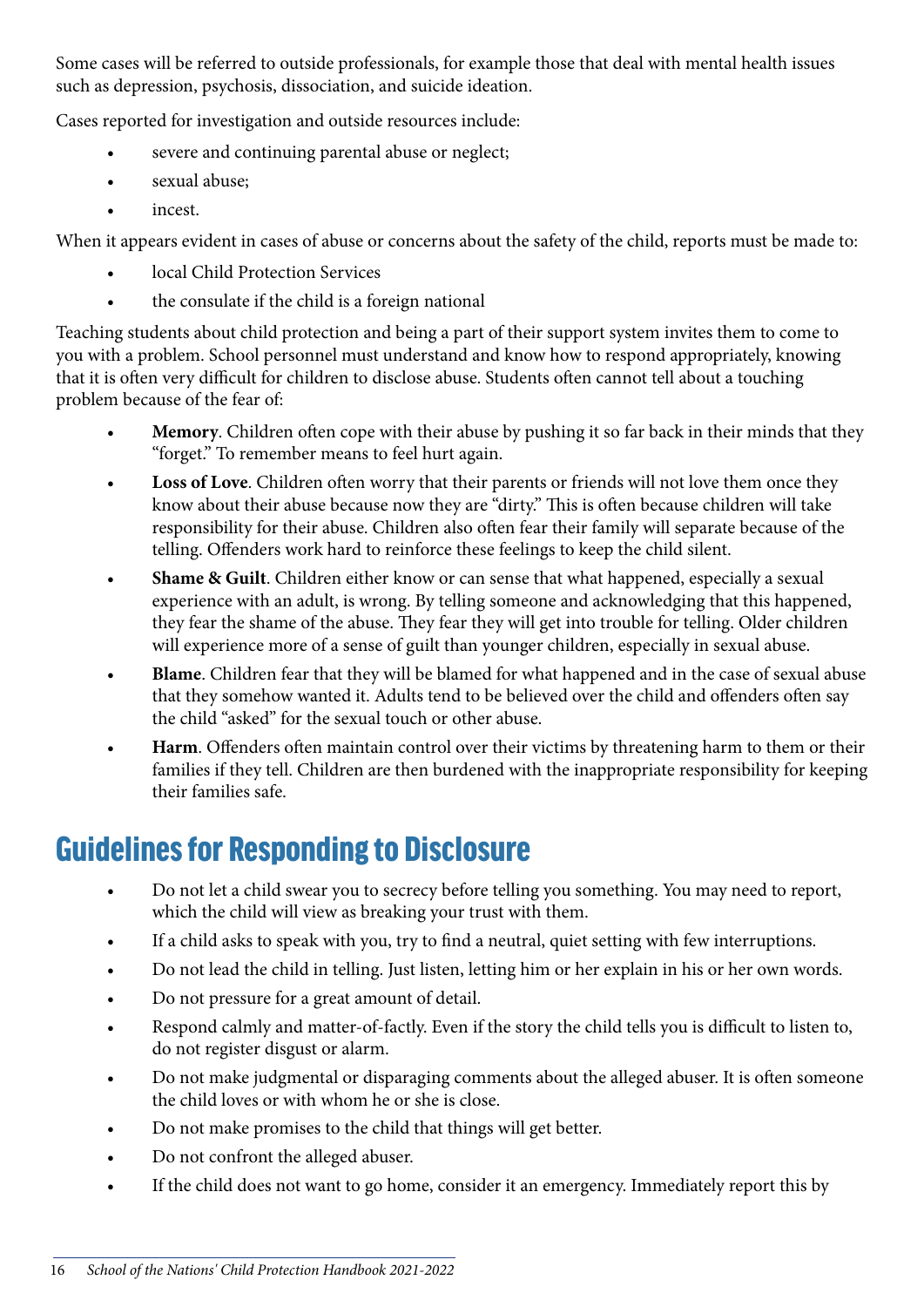contacting the section Principal and Counselor. Do not take the child home with you.

- <span id="page-16-0"></span>• Respect the child's confidentiality. Share with the section Principal and Counselor, but limit information from and with other staff.
- Explain to the child that you must tell someone else to get help.
- Let the child know that someone else also will need to talk with him or her, and explain to the child why.
- Empower the student by allowing him or her to be a part of the process.

The reporting of abuse alone does not mean that abuse occurred, much less can reporting alone lead to condemnation of the accused. Hasty judgments must not be made, especially since statistics indicate that abuse within schools is rare. The right thing to do is to take immediate precautions to protect the alleged victim, in addition to holding an internal investigation, without prejudice to investigations of competent authorities. Such investigations must always be carried out with civility and give all parties involved the opportunity to be heard.

# Documentation, Child Protection Record Retention, and Record **Destruction**

School policy on confidentiality and management of School records applies to all aspects of documenting incidents of abuse. The School follows local law, international law, and the advice of the School's legal team and local Child Protection services.

Documentation includes where to keep the child's records and what information to give to the next school based on legal requirements and liability for non-reporting.

Parents must indicate their agreement with this requirement in the admission contract.

#### Child Protection Records

Any concern about a child or young person's welfare or safety, shall be recorded by School of the Nations regardless whether the concerns are shared with the police or children's social care.

School of the Nations shall keep an accurate record of:

- the date and time of the incident or disclosure;
- the date and time of the report;
- the name and role of the person to whom the concern was originally reported and their contact details;
- the name and role of the person making the report (if this is different from the above) and their contact details;
- the names of all parties who were involved in the incident, including any witnesses to an event;
- what was said or done and by whom;
- any action taken to investigate the matter;
- any further action taken (such as a referral being made); and
- the reason the School decided not to refer those concerns to a statutory agency (if relevant).

The report shall be factual. Any interpretation or inference drawn from what was observed, said, or alleged shall be clearly recorded as such. The record shall be signed by the person making the report.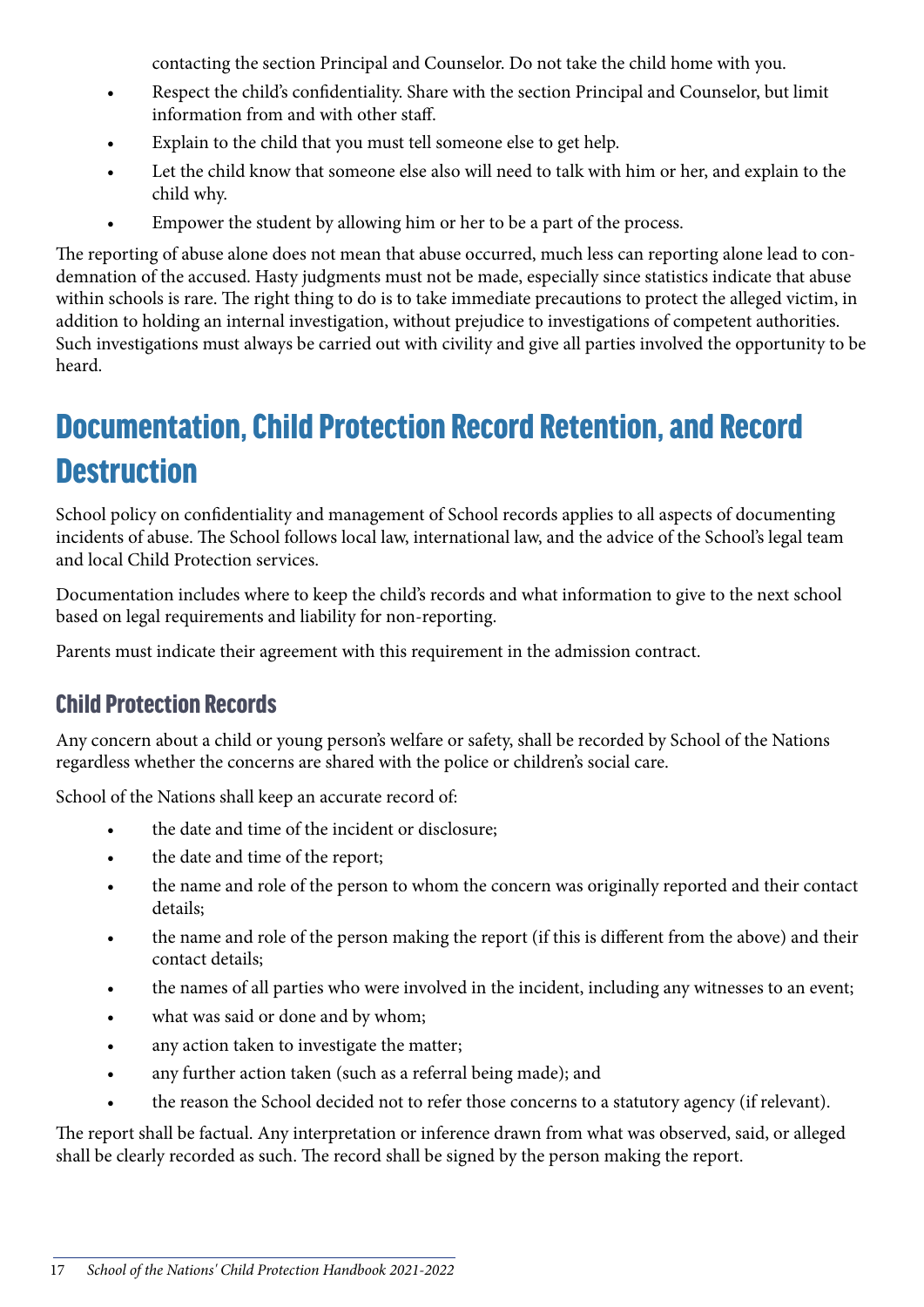#### <span id="page-17-0"></span>Storage of Child Protection Records

Information about child protection concerns and referrals are kept in a separate child protection file for each child. A child protection file will be started as soon as the School becomes aware of any concerns.

Child protection files are kept separate from a child's general records. The general record of the child will be marked to indicate there is a separate child protection file.

#### Retention Period of Child Protection Records

Child protection files will be passed on to any new school the child attends and kept until their 26th birthday (7 years after they reach the school leaving age).

If the School decides not to share its concerns about a child's welfare with the police or social services, a record of the issues that were raised will be kept.

#### Recording Concerns about Adult Behavior

Concerns are sometimes raised about an adult who works or volunteers with children because he or she has:

- behaved in a way that has harmed, or may have harmed, a child;
- committed a criminal offense against, or related to, a child; or
- behaved in a way that suggests they are unsuitable to work with young people.

School of the Nations shall keep clear and comprehensive records of all allegations made against adults working or volunteering with children, including:

- what the allegations were;
- how the allegations were followed up;
- how the allegations were resolved;
- any action taken; and
- decisions reached about the person's suitability to work with children.

School of the Nations keeps these records to give accurate information if ever asked for it. For example:

- in response to future requests for a reference;
- if a future employer asks for clarification about information disclosed as part of an employment reference check; or
- if allegations resurface later.

#### Storing Records Relating to Adults

Records relating to concerns about an adult's behavior are kept in the person's confidential personnel file, and a copy is given to the individual.

#### Retention Periods: Concerns about Adults

If concerns have been raised about an adult's behavior around children, records are kept in their personnel file either until they reach normal retirement age or for 10 years - whichever is longer.

Records are kept for the same amount of time regardless of whether the allegations were unfounded. If it is determined that allegations are malicious, the record will be destroyed immediately.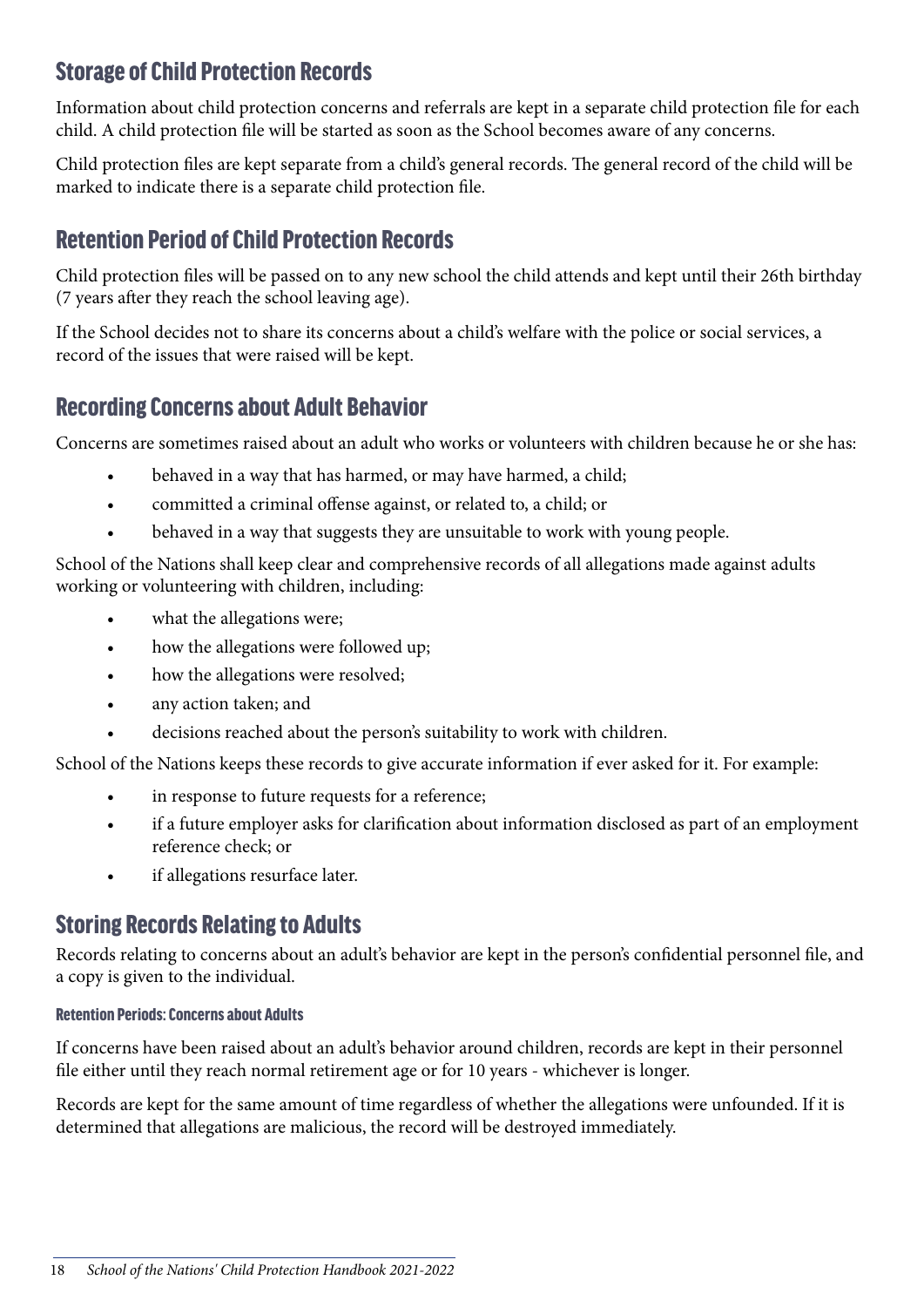<span id="page-18-0"></span>Information is kept for this length of time even if the person stops working or volunteering for the organization.

#### **Exceptions**

In some cases, records can be kept for longer periods of time. For example, if:

- the records provide information about a child's personal history, which the School might need to access later;
- the records have been maintained for the purposes of research;
- the information in the records is relevant to legal action that has been started but not finished; or
- the records have been archived for historical purposes (for example if the records are relevant to legal proceedings involving the organization).

If legal proceedings are underway, School of the Nations follows the advice of its legal counsel on how long to keep records.

When records are kept for longer than the recommended period, they are clearly marked with the reasons for the extension period.

#### Destruction of Child Protection Records

When the retention period finishes, confidential records are incinerated or shredded in the presence of a School Administrator. At the same time, any electronic versions of the record are purged.

If not shredded immediately, all confidential records are labeled as confidential and locked in a secure place.

Review of Child Protection Records Retention and Storage Policy

School of the Nations reviews its child protection records retention and storage policy regularly to ensure it is effective and follows current legislation.

#### **Partnerships**

To help ensure all procedures described in this Manual are followed, School of the Nations partners with the following government agencies, embassies, School departments, companies who offer support and advice on child protection.

- Local Child Protection Services (Conselho Tutelar)
- School Lawyer
- American Embassy
- Fire Department
- UTI Life
- School Nurses

# Hiring and Screening Personnel

The Human Resources Department of School of the Nations thoroughly checks references of all staff, teachers, and other members of the community whose potential employment involves direct contact with, or the potential for unmonitored access to children.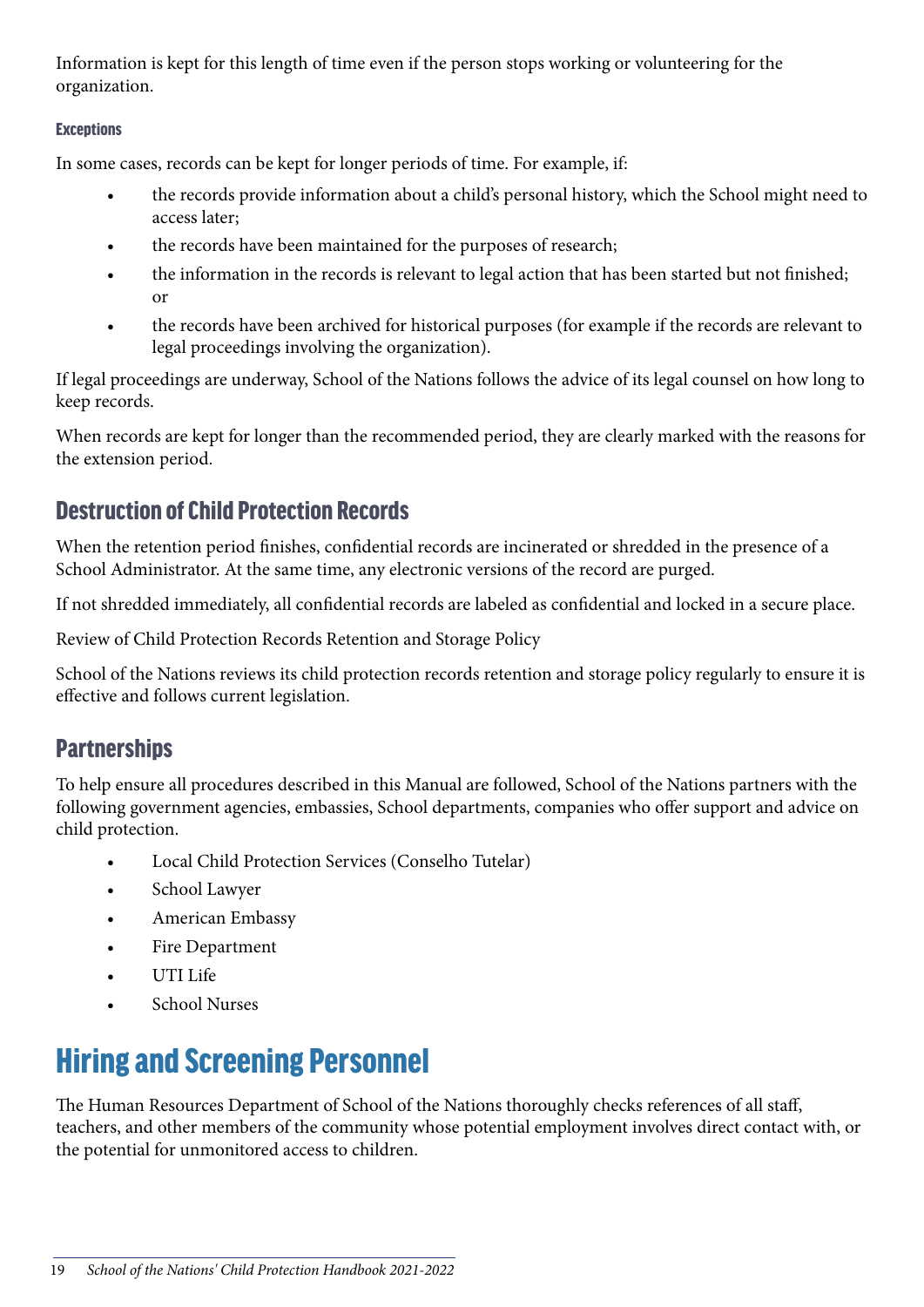<span id="page-19-0"></span>School of the Nations uses Recommended Screening and Assessment Practices for international school recruitment.

The first and most effective means of preventing child abuse is screening out potential abusers before they come to the School. All personnel, staff, teachers, volunteers, and other members of the community whose potential employment or volunteer service involves direct contact with, and/or the potential for unmonitored access to children (including any individuals who regularly provide transport to children) will be given thorough reference checks.

The elements of a comprehensive reference check include:

- A written application and a "statement of suitability" requiring a signature stating the applicant knows of no reason or prior circumstance that would prevent him or her from working safely with minors
- A personal interview
- Verification of references and credentials

Misrepresentations, falsifications, or material omissions in the information provided by the applicant, whenever discovered, may result in disqualification from, or termination of employment or volunteer service with the School.

# Continuing Professional Development of Staff and School **Community**

School of the Nations focuses on implementing policies and procedures that prevent incidents of child abuse from occurring. The continuing training is one of the strategies that help ensure all School personnel are prepared to deal with a possible case of abuse.

#### Objectives of Training

- to provide child protection information to educational staff
- to understand what child abuse is
- to learn how to respond appropriately when one suspects or reports that a child in the School is being abused
- to identify how to protect children in School
- to define roles and responsibilities

Throughout the school year, School Counselors develop activities to teach students, parents, and staff about healthy and unhealthy relationships. Some of the activities include:

- Training staff members how to identify signs of abuse and at-risk behavior, how to respond to disclosure, and how to report.
- Offering lectures during the year to guide families, students, and teachers on healthy living (how to avoid substance abuse, peer pressure, etc.).
- The Social and Emotional Curriculum involves issues related to child abuse. According to the students' age group, students have the opportunity to express concerns and needs for further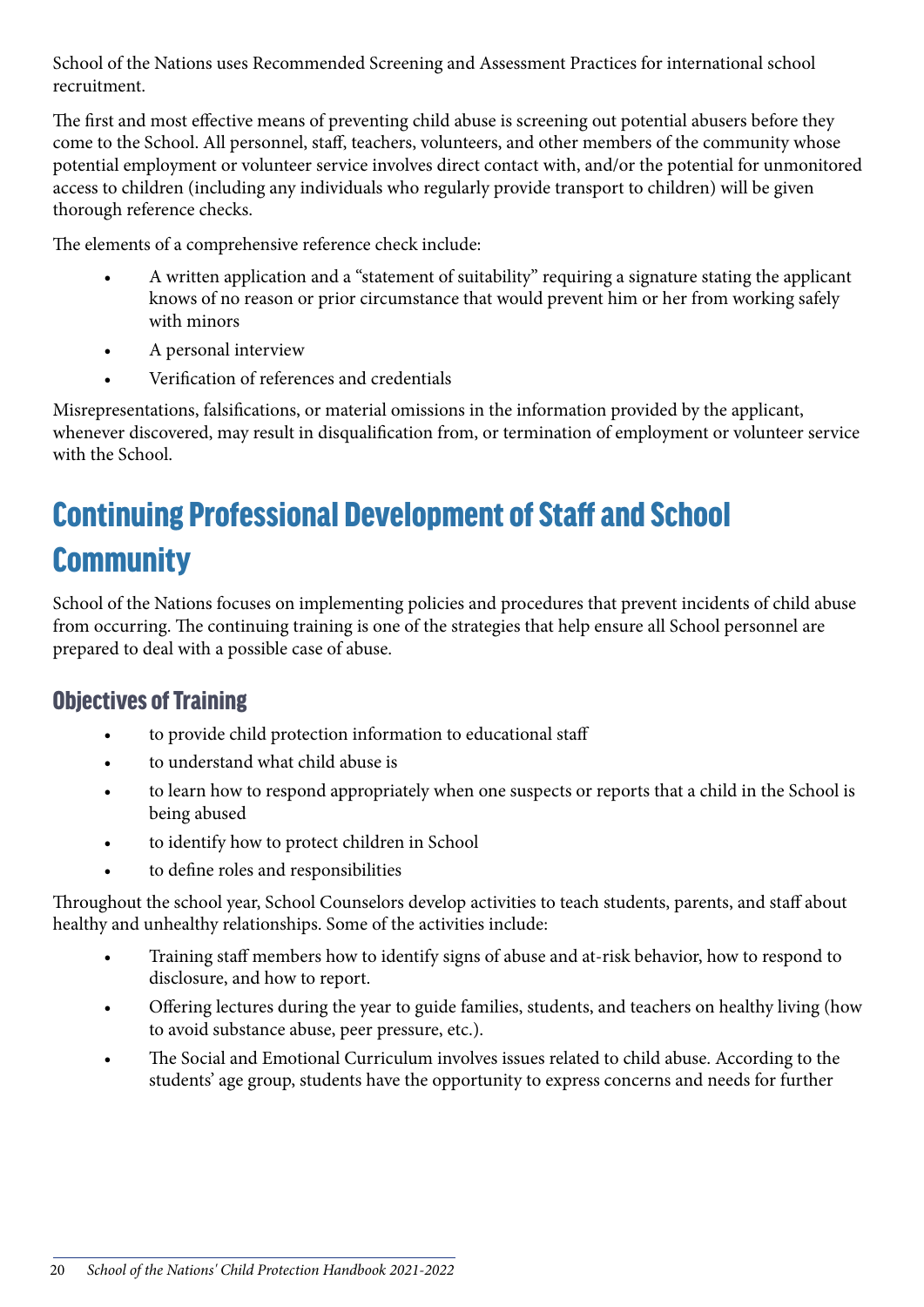counseling and support.

- <span id="page-20-0"></span>• Parent Education: child protection at School is a partnership with parents. School Counselors provide parents information on how to keep safe and keep their children safe. This includes: personal safety, online safety, self-harm, and healthy sexual behavior.
- Training School Staff: the School employs security guards, cleaning and maintenance personnel, drivers, food service personnel, administrative staff, after-school instructors, and faculty. Training that is specific to each category of employee is given.

#### Schedule of Annual Review of Child Protection Program, Policies and Procedures

In August each year, the School reviews data from the previous school year and develops plans for the current school year.

| Month         | Activity                                                                                                                              | Person(s) Responsible                     |
|---------------|---------------------------------------------------------------------------------------------------------------------------------------|-------------------------------------------|
| August        | Inform Board, staff, students, and parents about Child Protection Program                                                             | <b>Executive Director</b>                 |
|               | Inform new families of School of the Child Protection Program                                                                         | Admissions Office and Counselor           |
| September     | Implement annual plan                                                                                                                 | Child Protection Team and Principals      |
|               | Train all staff on Child Protection Program, individual responsibilities, how to<br>manage disclosure, and how to report              | Principal, Counselors, Executive Director |
|               | Teach lessons to students                                                                                                             | <b>Counselors and Teachers</b>            |
|               | Inform parents in writing and hold parent meetings                                                                                    | Counselors                                |
|               | Ensure all staff, volunteers, and contracted service providers sign Code of<br>Conduct                                                | <b>Human Resources Coordinator</b>        |
| October       | Continue lessons in classroom                                                                                                         | <b>Counselors and Teachers</b>            |
|               | Inform parents in writing and hold meetings with parents                                                                              | Counselors                                |
| November      | Review implementation and curriculum and recommend resources as needed                                                                | Counselors                                |
| January       | Update and review activities of first semester; recommend improvements                                                                | <b>Principals and Counselors</b>          |
|               | Orient new students, families, and staff about Child Protection Program                                                               | Counselors                                |
| February -May | Teach lessons to students; offer lectures to students from outside profession-<br>als; offer lectures to parents and School staff     | <b>Counselors and Teachers</b>            |
| June          | Update and review activities of first semester; make recommendations to<br>improve; send budgetary requirements to Finance Department | <b>Principals and Counselors</b>          |

### Inappropriate Behavior of Children Toward Other Children

School of the Nations seeks to ensure the safety and well-being of its students on campus. To do so the School has developed age-specific projects to help students develop social skills and to understand what acceptable and unacceptable behavior is.

Students are taught to recognize and respect others' limits and to follow rules that promote living together in harmony.

Students count on a safety net from which they can seek help and counsel and that includes teachers, assistants, counselors, Principals, and monitors.

Discipline at School of the Nations is based on justice, equality, mutual respect, and cooperation. Thus, we cultivate values and virtues among our students and staff and emphasize ethical behavior and attitudes. We expect all members of our community to abide by our three golden rules: be kind, be respectful, and be responsible.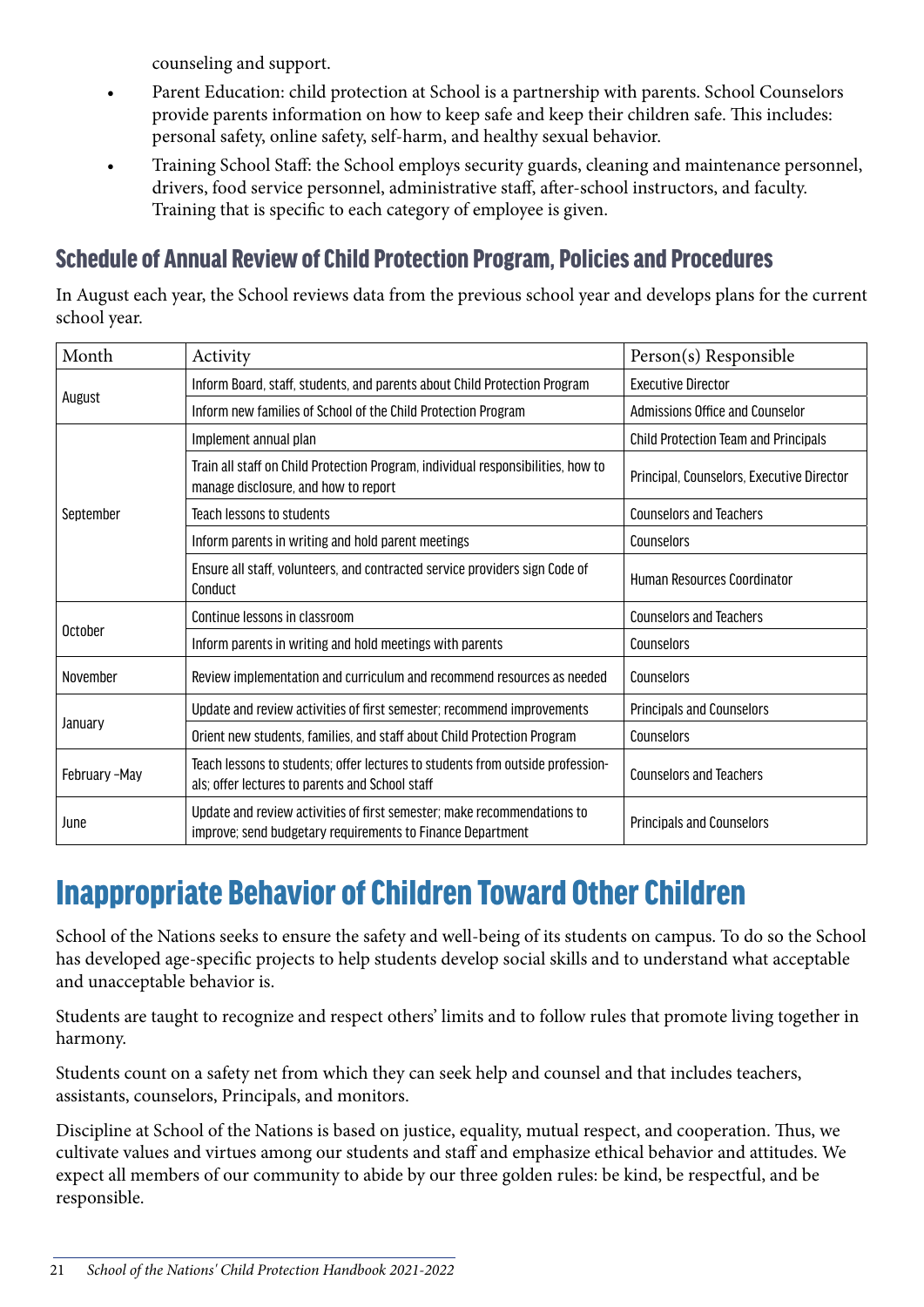<span id="page-21-0"></span>Also see the Student-Parent Manual on Inappropriate Behavior.

### **Resources**

#### Legal Documents Related to Child Protection

Local, national, and international obligations with respect to protecting children of which schools should be aware include:

- Brazilian Statute of the Child and Adolescent (Federal Law 8.069/1990)
- Brazilian Law of Guidelines and Foundations of National Education (Federal Law n. 9.394/1996)
- The Constitution of Brazil
- Organic Law of the Federal District
- Convention on the Rights of the Child (Decree 99.710/1990)
- International Pact on Civil and Political Rights (Federal Decree 562/1992)
- International Pact on Economic, Social, and Cultural Rights (Federal Decree 591/1992)
- American Convention on Human Rights (Federal Decree 678/1992)
- Brazilian Federal Law 13.257/2016 (Early Childhood Statute)
- National Education Plan of Brazil (Law 13.005/2014)
- Brazilian Federal Law 13.185/2015
- District Laws 4.824/2012, 4.837/2012, and 5.267/2013) on bullying

The laws above emphasize the high priority placed on protecting children from child abuse and neglect, its many forms, and the obligation to establish and strengthen structures and organizations responsible for providing comprehensive services to child abuse victims and their families.

#### Local Child Protection Services (Conselho Tutelar)

The Local Child Protection Services (*Conselho Tutelar*) is ocated at SHIS QI 11 Área Especial 01 - CEP: 71.625-205 (61) 3248-2120 / 3248-7170, or Call CISDECA - (61) 3217 - 0657